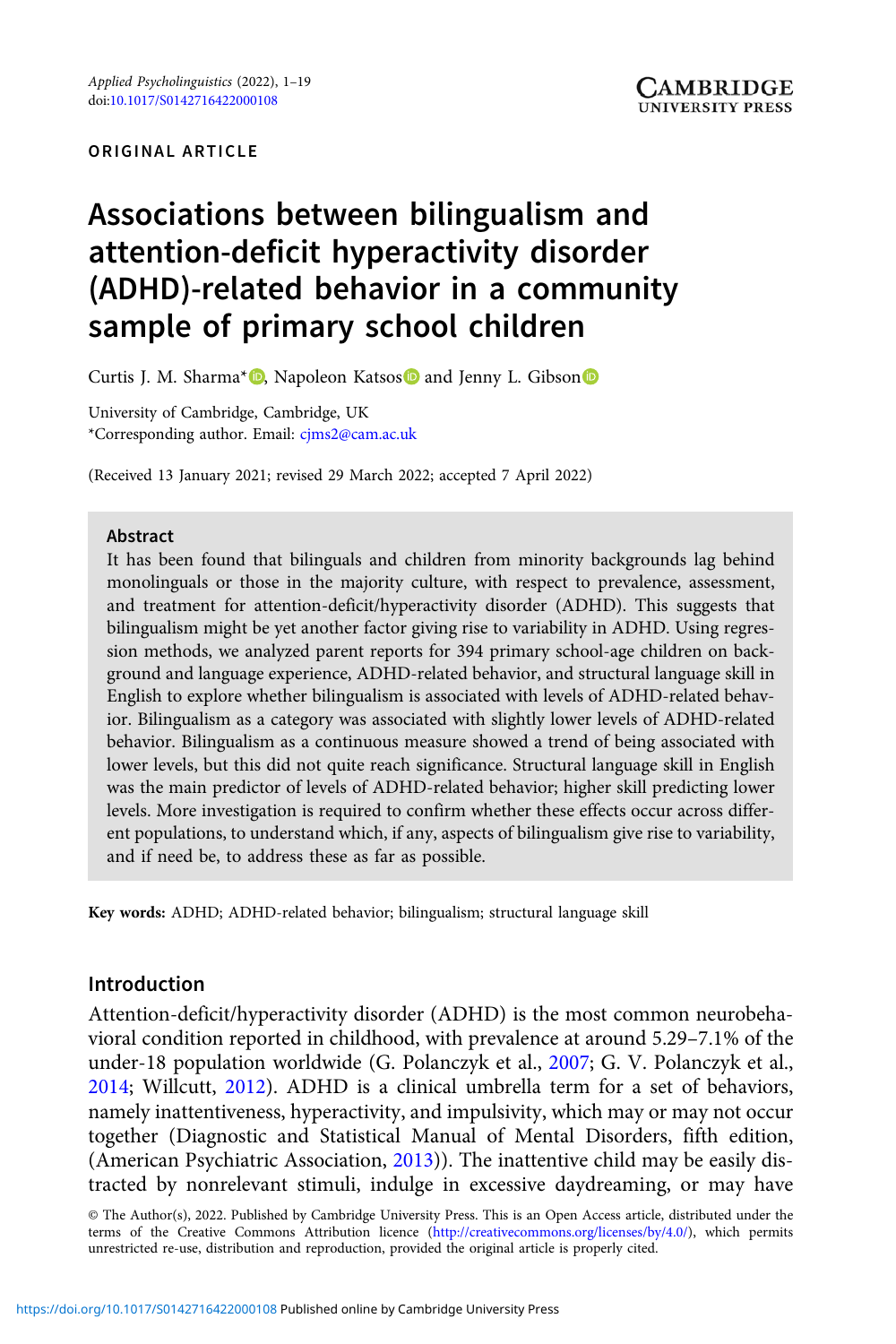difficulty in organizing tasks and activities. The hyperactive/impulsive child may show excessive motor activity being unable to sit still for any period of time, or may act rashly, making decisions without foresight (W. Roberts et al., [2015](#page-18-0)). The affected population is recognized as being clinically heterogeneous (Faraone & Biederman, [1998,](#page-16-0) p. 951). ADHD is a disorder that results from higher-than-normal levels of symptoms that are typical of all children, and for which different individuals may be affected to different degrees in the domains of inattentiveness and hyperactivity/impulsivity (Roberts et al., [2015](#page-18-0), p. 62).

The etiology of ADHD has been described as involving the interaction of genetics, neurobiology, and adverse environmental conditions, including psychosocial adversity resulting from family conflict and exposure to parental psychopathology (Biederman et al., [1995](#page-16-0); Faraone & Biederman, [1998](#page-16-0); Fuller-Thomson & Lewis, [2015;](#page-17-0) Neale et al., [2010;](#page-17-0) Russell et al., [2015\)](#page-18-0). It is often described as a categorical condition, but it may be better understood as dimensional rather than categorical. Given the important role of environment in the etiology of ADHD, this heterogeneity is not surprising. In addition to environmental risk factors, variability in ADHD is known to be associated with age and sex. ADHD-related behavior tends to decrease as the individual matures (Faraone et al., [2006;](#page-16-0) Ramtekkar et al., [2010](#page-18-0)). Studies have also found that males generally show a slightly higher level of ADHDrelated behavior than females, although it is still debated as to why this may be the case (Gershon, [2002](#page-17-0); Owens et al., [2015,](#page-17-0) p. 243; Ramtekkar et al., [2010](#page-18-0)).

Another aspect of life experience that might add to variability is language experience, that is, whether the individual speaks, or is exposed to, more than one language, as opposed to a single one. Studies have reported that children and adolescents from minority ethnic backgrounds tend to lag behind those from nonminority ethnic backgrounds, with respect to both prevalence and treatment of ADHD (Eiraldi et al., [2006;](#page-16-0) Haack et al., [2016](#page-17-0); Robert. E. Roberts et al., [2006;](#page-18-0) Rothe, [2005](#page-18-0); Stevens et al., [2004\)](#page-18-0). In the UK, it has been reported that children from Indian, Pakistani, Bangladeshi, and Chinese backgrounds showed near-significantly (p = .06) lower ADHD prevalence than White or African-Caribbean children (Ford et al., [2003](#page-16-0)). Finally, it has been reported that in the EU, bilingual children are less likely to be referred for assessment, or diagnosed with, ADHD (Clark, [2012](#page-16-0)). Among other things, proficiency in the majority language of reporting caregivers, cultural influences on caregiver expectation of development (Rothe, [2005](#page-18-0); Stevens et al., [2004](#page-18-0)), or knowledge about ADHD (Eiraldi et al., [2006\)](#page-16-0) have been suggested to play a part in these differences.

Added to these varied factors associated with bilingualism in society is the possibility that bilingualism may influence ADHD at the cognitive level. This is because as with ADHD, bilingualism has been said to be associated with changes in attention. Studies have repeatedly found that bilinguals, regardless of the language currently in use, cannot "switch off" their other language(s), but must constantly monitor all languages during both comprehension and production (Bobb et al., [2013;](#page-16-0) Colomé, [2001](#page-16-0); Costa et al., [2008](#page-16-0); Costa & Santesteban, [2004;](#page-16-0) Kroll & Bialystok, [2013](#page-17-0)). The question has therefore been raised as to whether, for individuals with ADHD, practising bilingualism has any effect on attentional difficulties, positive or negative, or none at all.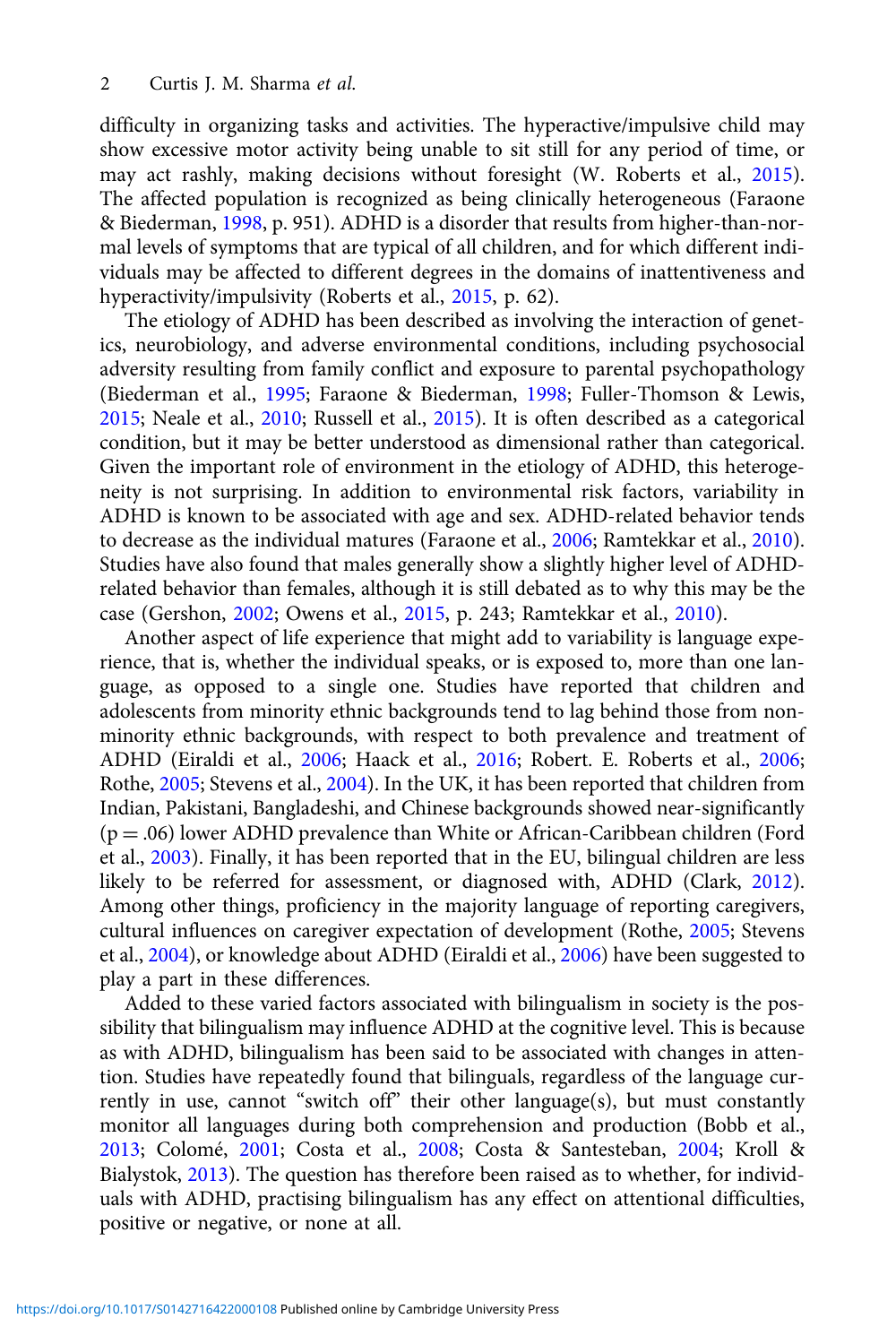Observed differences in prevalence, assessment, and treatment of ADHD among minority and bilingual children as compared to others should motivate further investigation to determine what aspects or consequences of these experiences might underlie those differences. Such research could be beneficial both to the individuals and communities involved, society as a whole, as well as our understanding of whether and how language experience might impact the cognitive profile of the child with ADHD. However, there is a dearth of research in this area. To date, there have been only three published studies investigating the interaction of bilingualism and ADHD, all focusing on the interactive effects of bilingualism and ADHD as categories on performance in tasks purporting to target cognitive abilities associated with attentional control – so-called executive functions. Two of these involved young adult populations (Bialystok et al., [2016](#page-16-0); Mor et al., [2015](#page-17-0)).The third study looked at a general child population (8–11 years old). It investigated bilingualism both as a category and as a continuous measure and ADHD rating as a continuous measure (Sorge et al., [2017\)](#page-18-0).

The concept of executive function is a complex and controversial one. There are difficulties related to its definition, if and how many components are involved, and whether these components can be distinguished and reliably targeted and measured (Castellanos et al., [2006;](#page-16-0) Miyake et al., [2000](#page-17-0); Paap & Greenberg, [2013;](#page-17-0) Rabbitt, [2005](#page-18-0); Toplak et al., [2013](#page-18-0); Zelazo & Müller, [2002\)](#page-18-0). Further, it has been established that deficits in executive function are neither necessary nor sufficient in explaining all instances of ADHD (Coghill et al., [2014](#page-16-0); Nigg et al., [2005](#page-17-0); Willcutt et al., [2005\)](#page-18-0)

The present study makes no use of the concept of executive function or executive function measures for these reasons. We propose instead that investigating interactions between bilingualism and ADHD-related behavior at the self-regulatory level could provide its own valuable insights into variability in ADHD associated with bilingualism, while avoiding complexity and controversy linked to executive function. These three studies are, of course, nevertheless very important for the field and have been instrumental in developing the concepts and approaches for the present study. One finding in Bialystok et al. [\(2016](#page-16-0)), though not the main one, was particularly relevant; that bilinguals as a group scored lower (better) on two measures of hyperactivity/impulsivity, significantly on one (Bialystok et al., [2016,](#page-16-0) p. 7). We likewise compare ratings of ADHD-related behavior between monolinguals and bilinguals as groups, but for a community sample of primary school children; the first study to do so. Following the approach taken by Sorge et al.  $(2017)$ , we treat bilingualism both as a category and a continuous measure. In a further step, we also look for possible associations with particular aspects of bilingual experience, for example, oral and literacy competency, and frequency of bilingual communication between caregiver and child, and age of onset of bilingualism.

In addition, we have included structural language skill in English in our analyses. It is well established that children with ADHD have a higher prevalence of difficulties with language (Camarata & Gibson, [1999](#page-16-0); Geurts & Embrechts, [2008](#page-17-0); Hawkins et al., [2016](#page-17-0); Sciberras et al., [2014\)](#page-18-0). Therefore, it is important to account for effects from language ability when investigating ADHD-related behavior. We selected a measure of structural language skill as opposed to a pragmatic measure, as structural language skill provides a good measure of language ability without duplicating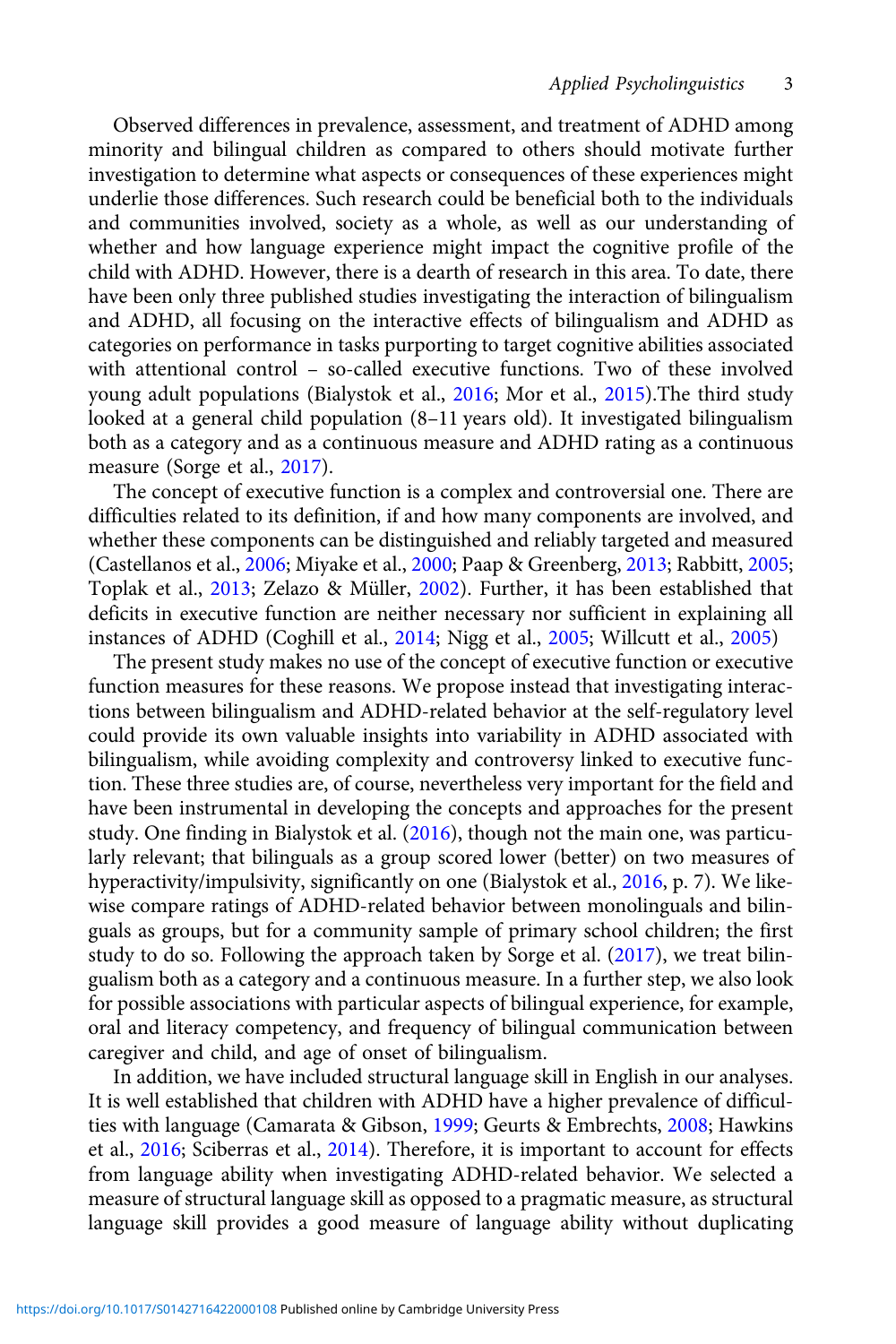behavior intrinsic to diagnosis of ADHD, as would likely be the case with a pragmatic language use measure, for example, interrupting others or having difficulty with turn-taking. Our research questions are as follows, in a community ascertained sample of children:

- (1) Are there differences in ADHD-related behavior between bilinguals and monolinguals when bilingualism and monolingualism are defined categorically?
- (2) Does bilingualism explain variance in ADHD-related behavior when bilingualism is conceptualized as a continuous measure?
- (3) Are there particular aspects of bilingualism that explain variance in ADHDrelated behavior when bilingualism is conceptualized as a continuous, multimodal experience?

RQ 1 was addressed by looking at the whole sample, while RQs 2 and 3 were addressed by looking within the bilingual sample. For RQ1, it was predicted that there would be an effect for bilingualism as a category on levels of ADHD-related behavior, such that those children reported as bilinguals would show lower levels of ADHD-related behavior than monolinguals. For RQ 2, it was predicted that "more" bilingualism would be associated with lower levels of ADHD-related behavior. For RQ 3, it was predicted that oral and literacy proficiency, more regular usage, and earlier age of onset of bilingualism would be inversely proportional to level of ADHD-related behavior. We further predicted that higher structural language skill in English would be associated with lower levels of ADHD-related behavior.

# Method

Ethics approval for the reported study was granted by the University of Cambridge Psychology Research Ethics Committee (Reference number: PRE.2016.049). Caregivers gave their informed, written consent on behalf of their children. The data that support the findings of this study are available in Reshare.

# **Instruments**

Data were collected via three questionnaires. All questionnaires were available in English only.

# Language and family background questionnaire (LBQ)

The language and family background questionnaire (LBQ), based on the Alberta Language Environment Questionnaire (Paradis, [2011](#page-17-0)), is composed of 5 sections. Section 1 gathers general information about the child, for example, date of birth, place of birth, date of arrival in the UK if born in another country. The final question in this section asks caregivers to name each language (including English) their child can speak and/or understand, listing all even if the child displayed little ability in any of these languages. If any language in addition to English was noted, sections 2 and 3 were completed so as to provide more detail about bilingualism. In section 2, parents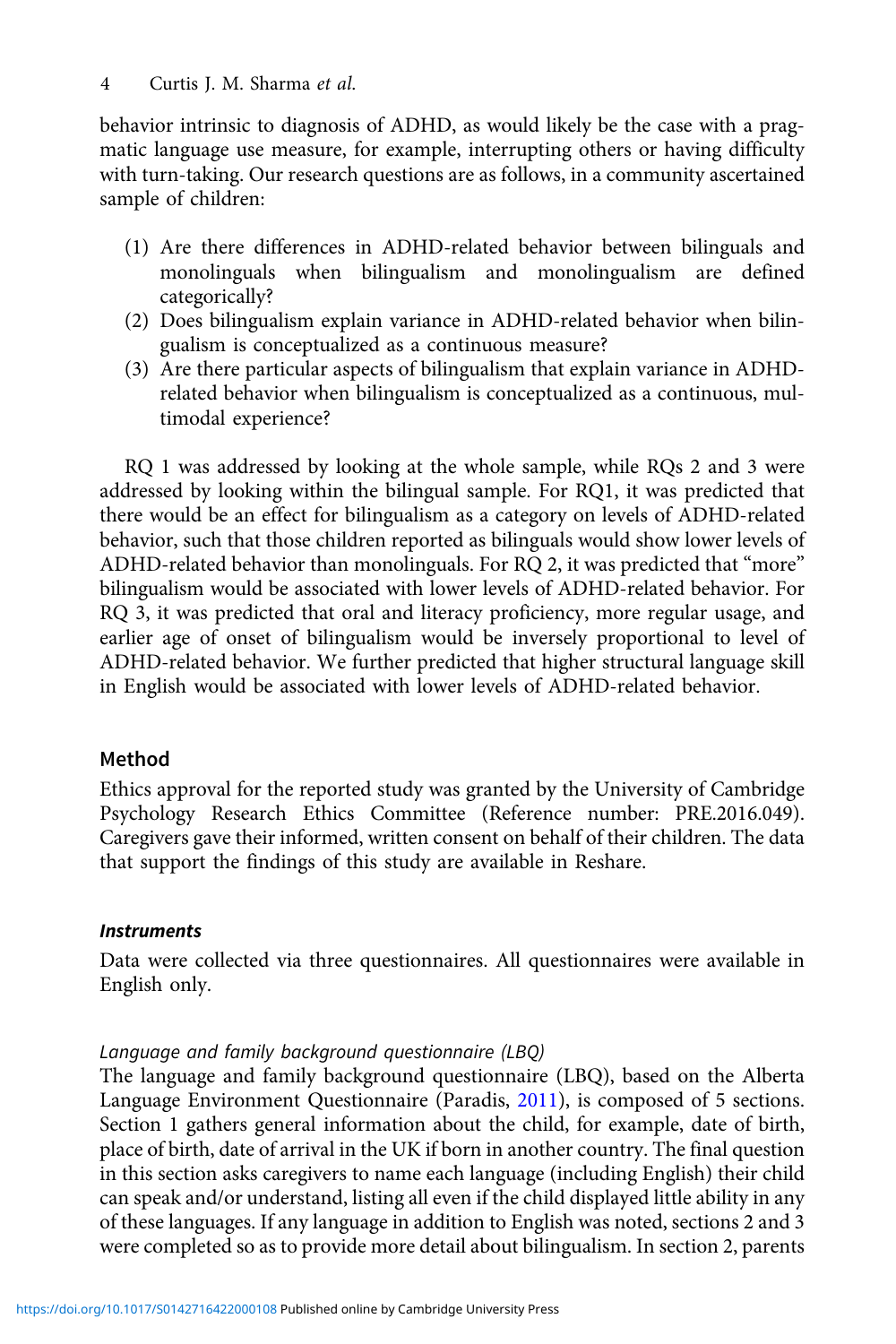noted the age of onset of bilingualism for their child and rated their child's speaking, understanding, reading, and writing competences in all their languages. Section 3 gathered information about the frequency of use of English versus non-English languages between the child and caregivers. A Likert scale of 1 – 5 was used to indicate the child's speaking, understanding, reading, and writing proficiency in all their languages including English  $(1 = not \text{ competent}$  (some, but little ability);  $5 = \text{very} \text{ com}$ petent (fluent, very comfortable, high ability). For language use between child and caregiver  $(0 - 1)$ , any score over 0.5 indicates prevalence of English, while any score of less than 0.5 indicates prevalence of non-English languages. Section 4 asks questions about family circumstances in order to establish socioeconomic status (SES). These are based on a standardized composite of the Family Affluence Scale (Currie et al., [2008\)](#page-16-0) and the average level of education attained by the child's caregivers  $(1 = primary school; 2 = secondary school; 3 - bachelor's degree; 4 = master's degree;$  $5 =$  *doctoral degree*). Finally, section 5 asks questions about any cognitive-related, intellectual, or academic difficulties experienced by the child or members of their immediate family.

## Social skills improvement system-rating scales (SSIS-RS) parent form

The social skills improvement system-rating scales (SSIS-RS) (Gresham & Elliott, [2008](#page-17-0)) was used to gather information on ADHD-related behavior. It is a questionnaire designed to assist in screening of children and young people in education, who may be suspected of having social skills deficits and who exhibit problem behaviors to such an extent that it affects their daily lives. The questions are divided into two domains: Social Skills and Problem Behaviors. It is a multirater system, whereby parents, teachers, and students, if old enough, provide ratings on observance of positive behaviors (social skills), for example, communication, cooperation, assertion, responsibility, and self-control, and negative (problem) behaviors, for example, externalizing, ADHD-related behavior (as "hyperactivity/inattention"), and autism spectrum. Teacher and parent raters provide frequency-based ratings on a fourpoint Likert scale  $(0 = never; 1 = sometimes; 2 = often; 3 = almost always)$ . The SSIS-RS was normed on a sample United States population of 4,700 children from across 36 states. Reliabilities of the Social Skills and Problem Behavior scales are high with alpha coefficients in the mid to upper .90s, and median subscale reliabilities in the high, mid, and low .80s for teacher, parent, and student forms, respectively. Only the parent form was utilized in the present study. Reliability of the ADHD-subscale at standardization is good at  $\alpha = 84$  (boys),  $\alpha = .85$  (girls), and  $\alpha = .85$  (combined) for ages 5–12 years.

The SSIS-RS ADHD subscale was developed with reference to symptoms outlined in the disruptive behaviors disorder (DBD) Rating Scale in the Diagnostic and Statistical Manual of Mental Disorders, Fourth Edition, Text Revision (DSM-IV-TR) (American Psychiatric Association, [2000\)](#page-15-0). It is made up of 2 statements related to inattentiveness, 4 to hyperactivity/impulsivity, and 1 to oppositional defiant disorder (ODD). Scores are summed and a child could be rated between 0 and 21: 0 being "below average," 1 and 9, "average," and 10 and 21, "above average," for the age group of 5–12 years. The inclusion of a statement related to ODD in the SSIS-RS ADHD subscale is based on the established high degree of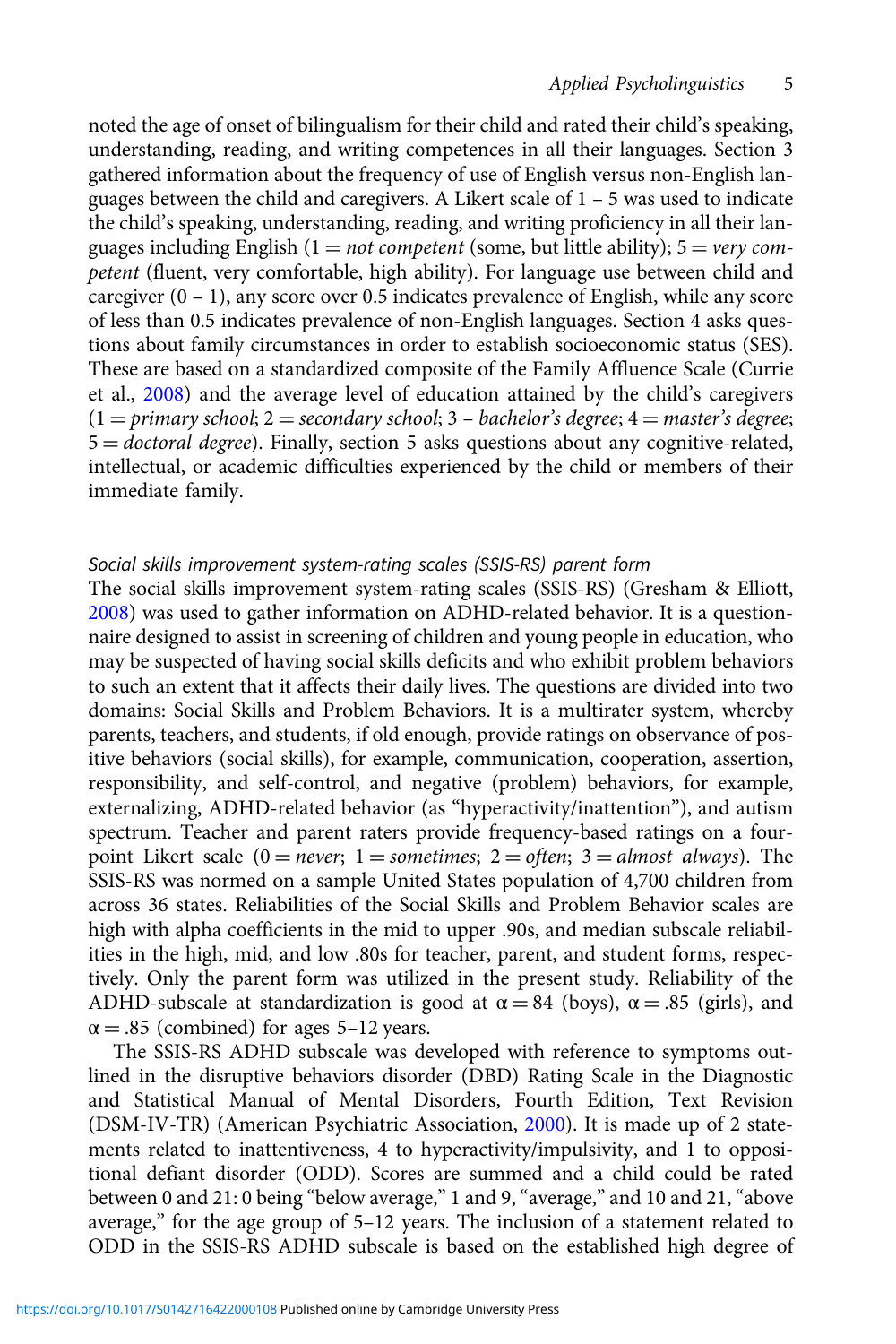comorbidity observed between ADHD and ODD (Burns et al., [2001;](#page-16-0) Jensen et al., [2001;](#page-17-0) Thorell & Wåhlstedt, [2006\)](#page-18-0). Behavior related to ODD might therefore be an indication of difficulties related to ADHD. Our study was designed with the RDoC framework (National Institute of Mental Health, [2009](#page-17-0), [2018](#page-17-0)) in mind, which suggests examining the full range of variation from normal to abnormal. This approach has been specifically suggested for the study of EF and ADHD (Cuthbert, [2014](#page-16-0)). The SSIS-RS, being an instrument of high sensitivity, seemed well suited to capture this range.

## Children's communication checklist, version 2 (CCC2)

Language skills in English were measured using the Structural Language Composite subscale of the CCC2 (Bishop, [2003](#page-16-0)). Only the English-language version of this questionnaire was used, and parents were instructed to rate their children's ability for English only. The CCC2 is used to screen children who are likely to have a language impairment and to identify pragmatic language use deficits in children with communication problems. It is an observer-rater questionnaire designed to be completed by the child's parent, carer, or someone else who has regular contact with the child and has had the opportunity to observe their communicative behavior frequently over a long period of time. The CCC2 is made up of 70 statements grouped into 10 subscales of 7 items each, which refer to positive and negative communication behaviors; the rater indicates on a 4-point Likert scale (0–3), how often these are observed in the child. Reliability at standardization for all scales is at least acceptable at  $\alpha = .65$ (Bishop, [2003](#page-16-0), p. 35). The 10 subscales are speech, syntax, semantics, coherence, inappropriate initiation [of communication], stereotyped language, use of context, nonverbal communication, social relations, and interests. The subscales assess different skills relevant to communication, for example, the speech subscale asks whether the child "leaves off beginnings or ends of words"; the syntax scale asks whether he or she "produces utterances that sound babyish because they are just 2 or 3 words long"; the semantics scale asks whether he or she "mixes up words of similar meaning"; and the *coherence* scale asks whether he or she "gets the sequence of events muddled up when telling a story or describing an event." Summing up the scores from these 4 subscales yields the structural language composite (SLC).

# Procedure

Invitations to participate in the study were sent to 333 state-funded primary schools across Cambridgeshire and London in the UK. Fourteen schools accepted the invitation. Thirteen of these schools fell under a local authority in which the percentage of children with English as an additional language (EAL) ranged from 12.6 to 25%, and the remaining one, 37.6–50% (Strand et al., [2015\)](#page-18-0). Totally, 2800 packs comprising an information letter, an opt-in consent form, and the three questionnaires, were distributed to children to take home. Where siblings took part, an individual pack was completed and returned for each child.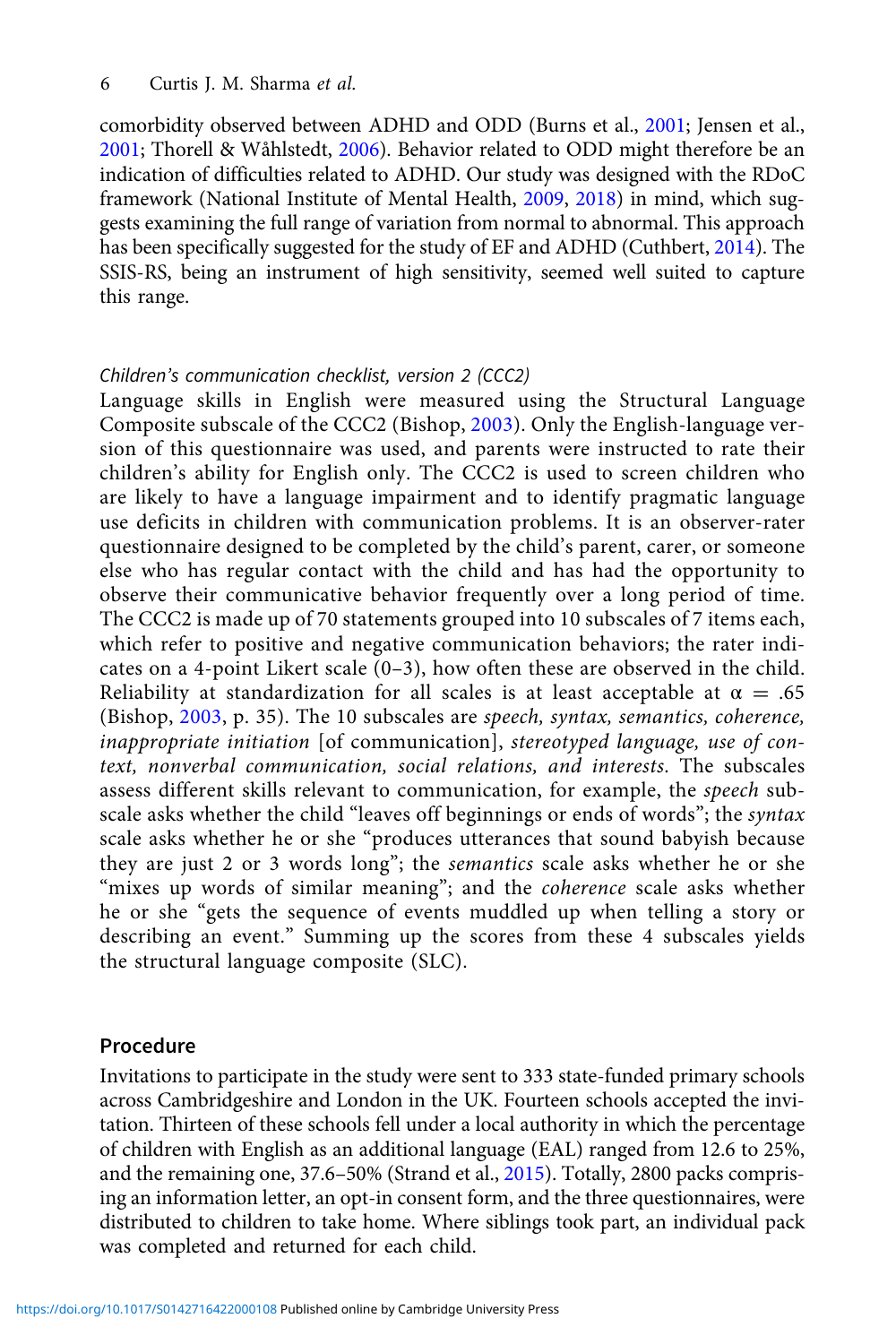#### Preliminary analysis and analysis plan

Reliabilities for the SSIS-RS and CCC2 within the study sample were found to be good at  $\alpha = .82$  and excellent at  $\alpha = .96$ , respectively.

Bilingual proficiencies were measured using the non-English language in which the child was reported to be the strongest (language A). Other aspects of bilingualism included were: level of bilingual use with caregivers, measured as the proportion of time a non-English language was used between caregiver and child, and age of onset of language A. Three sets of multiple regressions were run. Following Sorge et al. ([2017\)](#page-18-0), bilingualism was treated as a category in analysis of the whole sample, while for the bilingual sample, bilingual ability was treated as a continuous variable. This was measured as a composite of oral proficiency in language A, literacy proficiency language A, and bilingual use with caregivers. In the first set of regressions, we looked for effects of language status (" $0" =$  bilingual, "1" = monolingual) as a category on ADHD-related behavior. In the second set of regressions, analysis within the bilingual group was carried out to see whether bilingual ability was associated with levels of ADHD-related behavior. In the third set, we looked to see if we could identify a specific aspect of bilingual experience associated with ADHDrelated behavior.

Regressions were initially run including predictor and target variables and all other variables that correlated significantly with levels of ADHD-related behavior. If bilingualism, bilingual ability, or any aspect of bilingualism proved to be a significant predictor of ADHD-related behavior, then a reverse step would be taken to determine the value of variance due to these predictors.

#### Results

#### **Participants**

Totally, 401 packs were returned. Of these, seven contained incorrect or incomplete information and data from these were not used, leaving a sample population of 394 children (213 Girls; 181 Boys) included in the study. Age range across the whole sample was  $(5;1-11;8, M = 8.17; SD = 1.63)$ . In total, 331 (84%) participants were born in the United Kingdom, with another 19 (5%) born in the United States of America, Australia, and Ireland, and the remaining 44 (11%) born in Spain, France, Portugal, Italy, Belgium, Austria, Germany, Norway, Sweden, Finland, Latvia, Poland, Bulgaria, Romania, Greece, Israel, Jordan, Hong Kong, China, India, Singapore, Japan, Thailand, Fiji, Nigeria, Uganda, and Brazil. There were 39 non-English languages used in the homes, and school instruction for all children was in English. Among those children in the group "bilinguals," the majority spoke one language in addition to English ( $n = 119$ ); some, an additional two languages  $(n = 35)$ ; others, an additional three  $(n = 8)$ , and finally others, an additional four languages ( $n = 2$ ). All 394 children, including those with reported cognitive-related diagnoses and difficulties were included in the analysis. Among monolinguals, the following cognitive-related diagnoses and possible diagnoses were reported: ADHD  $(n = 1)$ , ADHD, and SPD (Sensory Processing Disorder,  $n = 1$ ); autism  $(n = 1)$ , ADOS (Autism Diagnostic Observation Scehdule) and suspected ADHD  $(n = 1)$ , autistic traits and diagnosed with Social Communication Disorder ( $n = 1$ ); dyslexia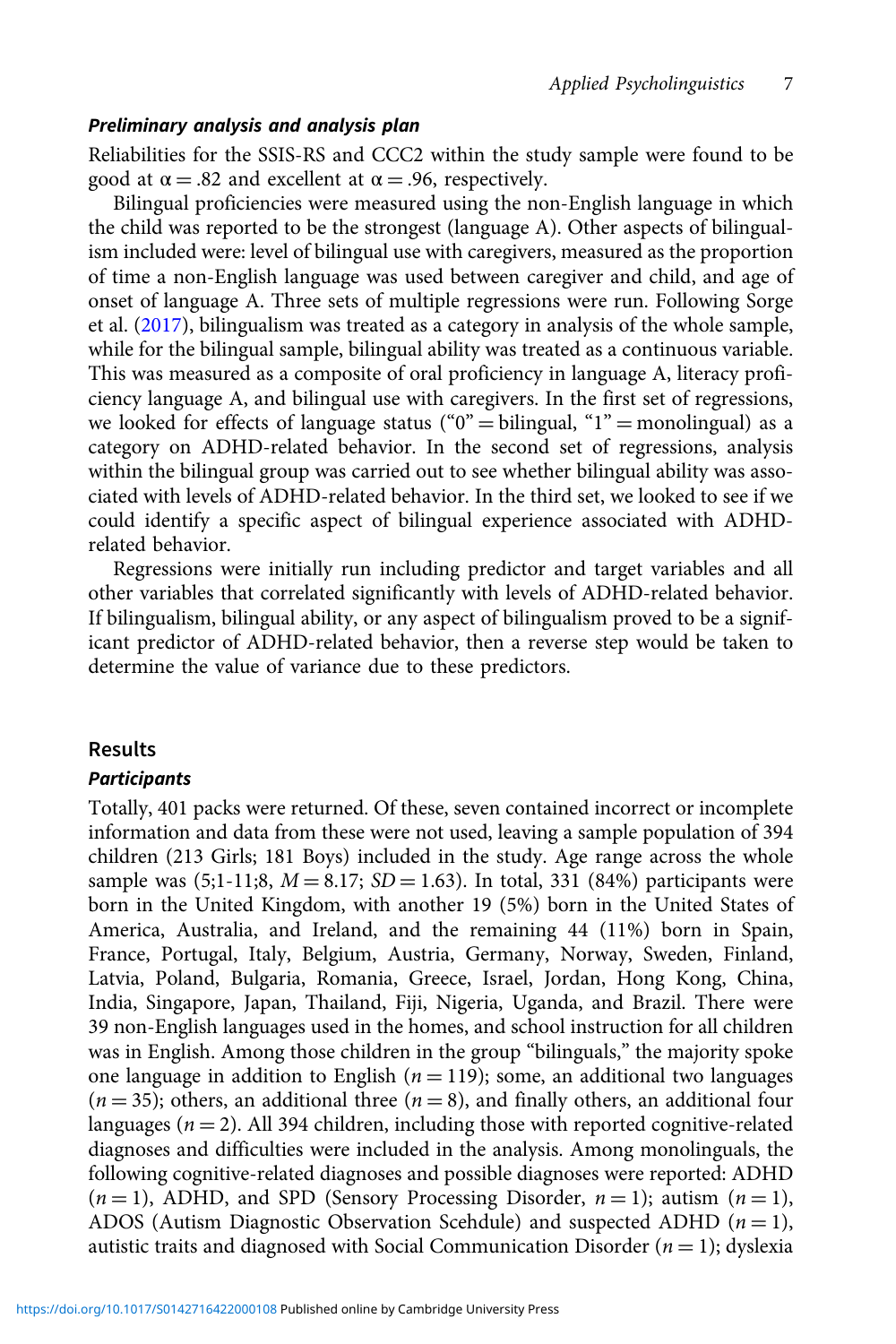#### 8 Curtis J. M. Sharma et al.

| Variable                       | Group             | $\overline{n}$                 | Mean    | <b>SD</b> | Pairwise<br>comparison    |
|--------------------------------|-------------------|--------------------------------|---------|-----------|---------------------------|
| Chronological Age (years)      | <b>Bilinguals</b> | 164 ( $f = 92$ ;<br>$m = 72$   | 8:1     | 1:7       | $W = 17277$<br>$(p=.155)$ |
|                                | Monolinguals      | 230 ( $f = 121$ ;<br>$m = 109$ | 8:4     | 1:7       |                           |
| <b>Family Afluence Score</b>   | <b>Bilinguals</b> | 164                            | 6.79    | 1.49      | $W = 18160$               |
|                                | Monolinguals      | 230                            | 6.92    | 1.39      | $(p=.56)$                 |
| Level of Education Caregiver 1 | <b>Bilinguals</b> | 164                            | 3.42    | 1.19      | $W = 24030$               |
|                                | Monolinguals      | 229                            | 2.83    | 1.16      | (p < .001)                |
| Level of Education Caregiver 2 | <b>Bilinguals</b> | 152                            | 3.28    | 1.16      | $W = 18839$               |
|                                | Monolinguals      | 215                            | 2.93    | 1.3       | $(p=.01)$                 |
| Socioeconomic Status           | <b>Bilinguals</b> | 164                            | 0.11    | 0.8       | $W = 22610$               |
| (z-score, composite*)          | Monolinguals      | 230                            | $-0.10$ | 0.7       | (p < .001)                |
| Structural Language Composite  | <b>Bilinguals</b> | 160                            | 40.25   | 11.02     | $W = 17169$               |
|                                | Monolinguals      | 223                            | 41.19   | 10.33     | $(p=.529)$                |
| <b>ADHD-related Behavior</b>   | <b>Bilinguals</b> | 164                            | 4.82    | 3.26      | $W = 18032$               |
|                                | Monolinguals      | 230                            | 5.27    | 3.87      | $(p=.456)$                |

f = females, m = males; all distributions were non-normal; therefore, nonparametric t-tests (Wilcoxon rank-sum test) were run. SES was a composite of education levels of caregiver 1, caregiver 2 (where available), and the Family Afluence Scale (Currie et al., [2008\)](#page-16-0).

 $(n = 8)$ ; Global Developmental Delay  $(n = 1)$ ; microdeletion syndrome  $(n = 1)$ . Among bilinguals, the following cognitive-related diagnoses and possible diagnoses were reported: suspected ADHD  $(n = 1)$ , suspected of both having ADHD and being on autism spectrum  $(n = 1)$ , suspected of having both ADHD and dyslexia  $(n = 1)$ ; dyslexia  $(n = 1)$ ; Global Developmental Delay  $(n = 1)$ .

#### Descriptive statistics and bilingualism as a category

Table 1 reports descriptive statistics for the whole sample. There were 230 monolinguals (121 girls; 109 boys) and 164 bilinguals (92 girls; 72 boys). There was no difference in average age between monolinguals and bilinguals. The mean age for monolinguals was 8 years; 4 months  $(SD = 1, 7,$  with a range of 5;1 – 11;8. For biliinguals, the mean age was 8;1 ( $SD = 1;7$ , with a range of  $5;3 - 11;4$ ). SES was well distributed in the sample, with a skew to the right of the distribution (range:  $0 - 14$ :  $M = 10$ :  $MED = 10$ . Monolinguals scored slightly higher on the Family Affluence scale, though this was not significant. Bilinguals on the other hand scored significantly higher on education level obtained by caregiver 1 ( $W = 24030$ ,  $p < .001$ ) and caregiver 2 (W = 18839,  $p = .01$ ). Overall bilinguals scored significantly higher on SES measures than monolinguals ( $W = 22610$ ,  $p < .001$ ). There was no significant difference in structural language composite (SLC) score.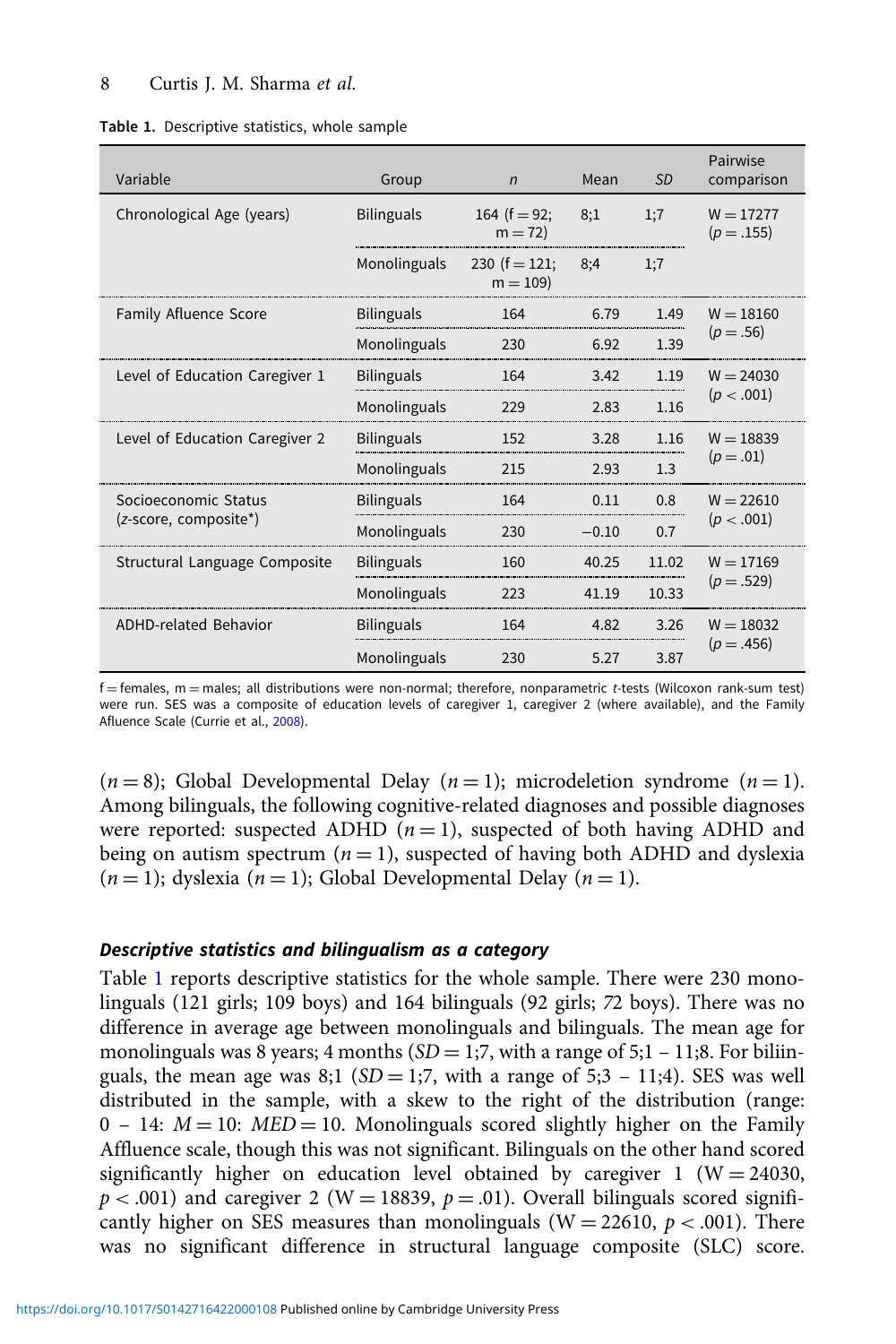|                              | Age      | Sex       | SFS  | SLC (English) |
|------------------------------|----------|-----------|------|---------------|
| Sex                          | 0.04     |           |      |               |
| <b>SES</b>                   | $-0.02$  | 0.10      |      |               |
| SLC (English)                | 0.01     | $-0.12$   | 0.11 |               |
| <b>ADHD-related Behavior</b> | $-0.10*$ | $0.16***$ | 0.02 | $-0.37***$    |

Table 2. Correlations (Spearman's rho) between ADHD-related behavior levels, background characteristics, and SLC for whole sample

\*\*\*Correlation significant at the 0.001 level, \*\*correlation significant at the 0.01 level, \*correlation significant at the 0.05 level. Note: female coded as "0," male coded as "1," SLC = Structural Language Composite subscale (CCC2).

Finally, for ADHD-related behavior, the mean for both bilingulas (4.82) and monolinguals (5.27) fell within the "normal" range according to the SSIS-RS ADHD subscale( $1 - 9$ ). There was also no significant difference in level of ADHD-related behavior between bilinguals and monolinguals; the median for both language groups was the same, although the mean score in the monolingual group was slightly higher. This comparison, however, did not take into consideration factors like age, SES, sex, or language skills.

Correlational analysis (Spearman's rho) of background variables with ADHD-related behavior level for the whole sample is shown in Table 2. Age correlated negatively and significantly with ADHD-related behavior level ( $r_s = -0.10$ ,  $p < .05$ ). That is, caregivers of younger children reported higher levels of ADHD-related behavior than caregivers of older children. There was also significant correlation for sex and ADHD-related behavior ( $r_s = 0.17$ ,  $p < .001$ ) with males showing significantly higher levels. Structural language skills (measured via SLC) correlated negatively and significantly with ADHD-related behavior level  $(r<sub>s</sub> = -0.37, p = 0.000)$ , meaning the higher the level of language skill, the lower the level of behavior. Although there was a small effect for SES, this was not significant. Therefore, only age, sex, and SLC, were carried forward to the next stage of analysis as independent variables in a regression along with the test variable, language status, and ADHD-related behavior level as the dependent variable.

These results are shown in Table [3](#page-9-0). This model was significant  $(F (5, 376) = 21.84, p < .001)$ , with an  $R^2$  of 0.225 (adjusted  $R^2 = 0.215$ ). Age and sex emerged as significant predictors of ADHD-related behavior, with younger children and males showing higher levels. Language status also emerged as a significant predictor of ADHD-related behavior, with bilingualism as a category being associated with slightly lower levels, accounting for a small but significant proportion of the variance  $(R^2 = 0.011, p = .0347)$ , based on both unadjusted and adjusted  $R^2$ . Structural language skill in English, however, measured through the SLC, accounted for the greatest variation ( $R^2 = 0.17$ ,  $p < .001$ ), with better language skill predicting lower ADHD-related behavior.

#### Bilingualism as a continuous measure

Descriptive statistics for the bilingual group are reported in Table [4,](#page-10-0) and the distribution of oral and literacy proficiency skills is shown in Figure [1](#page-10-0), along with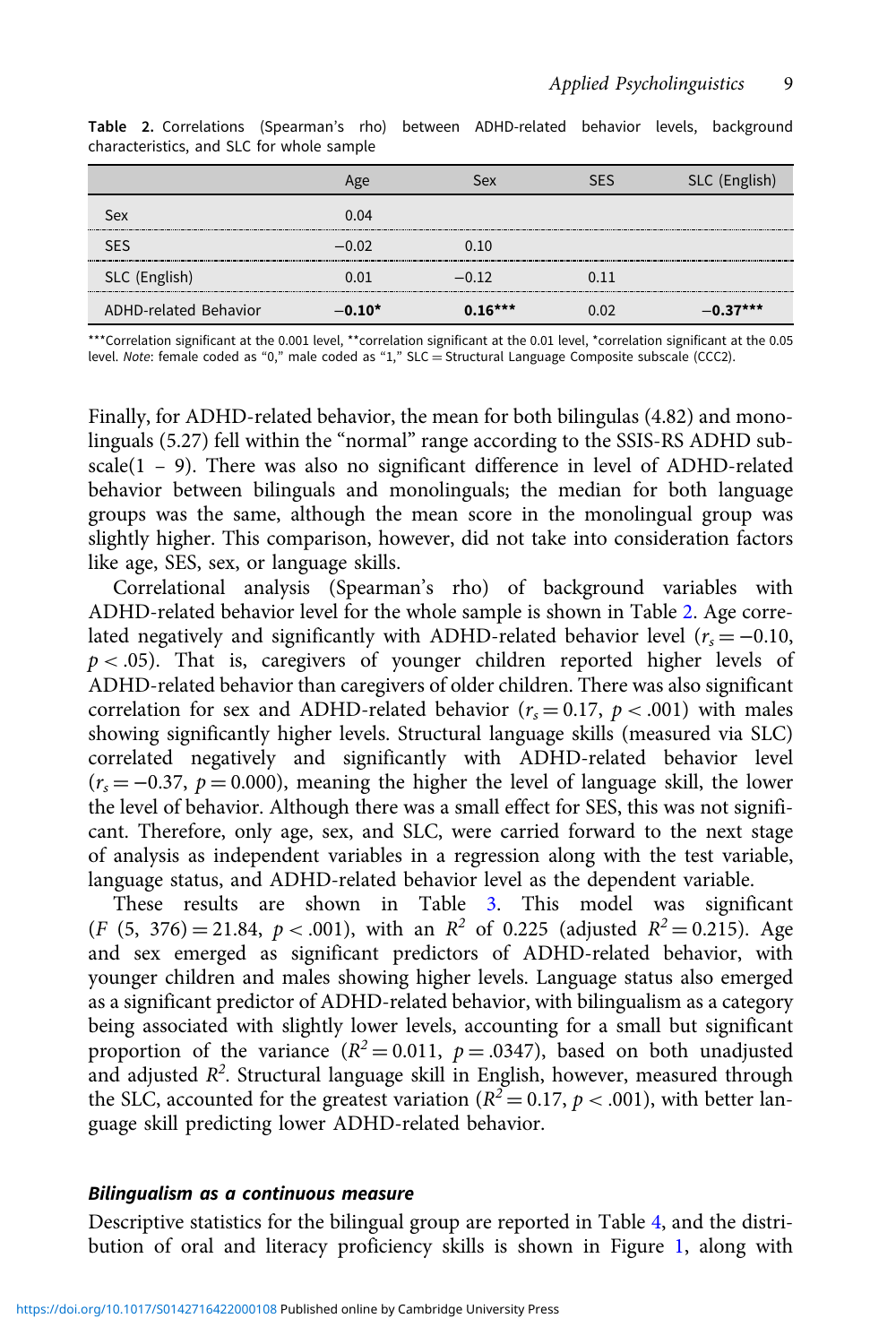| ADHD-related behavior $n = 382$ | $\Delta R^2$                 | $\overline{B}$ | SE B                     | $\beta$         | р           |
|---------------------------------|------------------------------|----------------|--------------------------|-----------------|-------------|
| Step 1                          | 0.216 (adjusted 0.208)       |                |                          |                 | $-.001$     |
|                                 | Constant                     | 12.392         | 1.041                    |                 | < .001      |
|                                 | Age                          | $-0.001$       | 0.000                    | $-0.115$        | $=.015$     |
|                                 | Sex                          | 0.772          | 0.331                    | 0.108           | $= .02$     |
|                                 | <b>SES</b>                   |                | $0.024$ $0.337$ $-0.003$ |                 | $= .944$    |
|                                 | <b>SLC</b>                   | $-0.141$       |                          | $0.016 - 0.422$ | <.001       |
| Step 2                          | 0.225 (adjusted 0.215)       |                |                          |                 |             |
|                                 | Constant                     | 12.184         | 1.041                    |                 | $\leq 0.01$ |
|                                 | Age                          | $-0.001$       | 0.112                    | $-0.119$        | $= 0.01$    |
|                                 | Sex                          | 0.746          | 0.108                    | 0.104           | $= .024$    |
|                                 | <b>SES</b>                   |                | $0.040 - 0.003$          | 0.006           | $=.905$     |
|                                 | SLC                          | $-0.143$       | 0.015                    | $-0.427$        | < .001      |
|                                 | Language Status <sup>1</sup> | 0.698          | 0.329                    | 0.970           | $=.035$     |

<span id="page-9-0"></span>Table 3. Results of multiple linear regression predicting ADHD-related behavior based on age, sex, SES, structural language use, and language status

<sup>1</sup>Bilingual coded as "0," monolingual coded as "1".

language use with caregivers and age of onset of language A. Oral and literacy proficiencies were calculated by totalling scores for speaking and understanding and reading and writing, respectively. Language use with caregivers was given as the proportion of time English is used between child and caregivers. Bilingual ability was a composite of oral proficiency, literacy proficiency, and bilingual use with caregivers. For this latter score, language use with caregivers was inverted and multiplied by 10 to match oral and literacy proficiency scores. Bilingual ability is the mean of these three scores.

Figure [1](#page-10-0) shows that for language A, around 27% of bilingual children were very highly proficient, orally, with around 49% scoring over 7.5 and another 26% score below 5. For literacy proficiency, it is almost the opposite, with 29% scoring less than 2.5, and 54% scoring less than 5; only 17% score higher than 7.5. Conversation between child and caregiver is heavily weighted towards English, with around 75% of parents reporting conversations in English at least half the time, and 48% over three quarters of the time. It is clear also from Table [4](#page-10-0) that the bilinguals in this study are dominant in English. Oral proficiency in language A is around twothirds of that in English, while literacy in language A is half of what it is in English. Further, there is wide variety in the frequency of use of non-English languages. English is used 70% of the time between child and caregivers. While the mean for bilingual ability is close to the median at 4.90, it is clear that there is a wide range (1.33 – 9.33). Aside from the peaks at the higher end of oral proficiency and the lower end of literacy proficiency, there is not much variation across these measures, as was reflected in their negative kurtosis values (Table [4\)](#page-10-0). Correlations (Spearman's rho)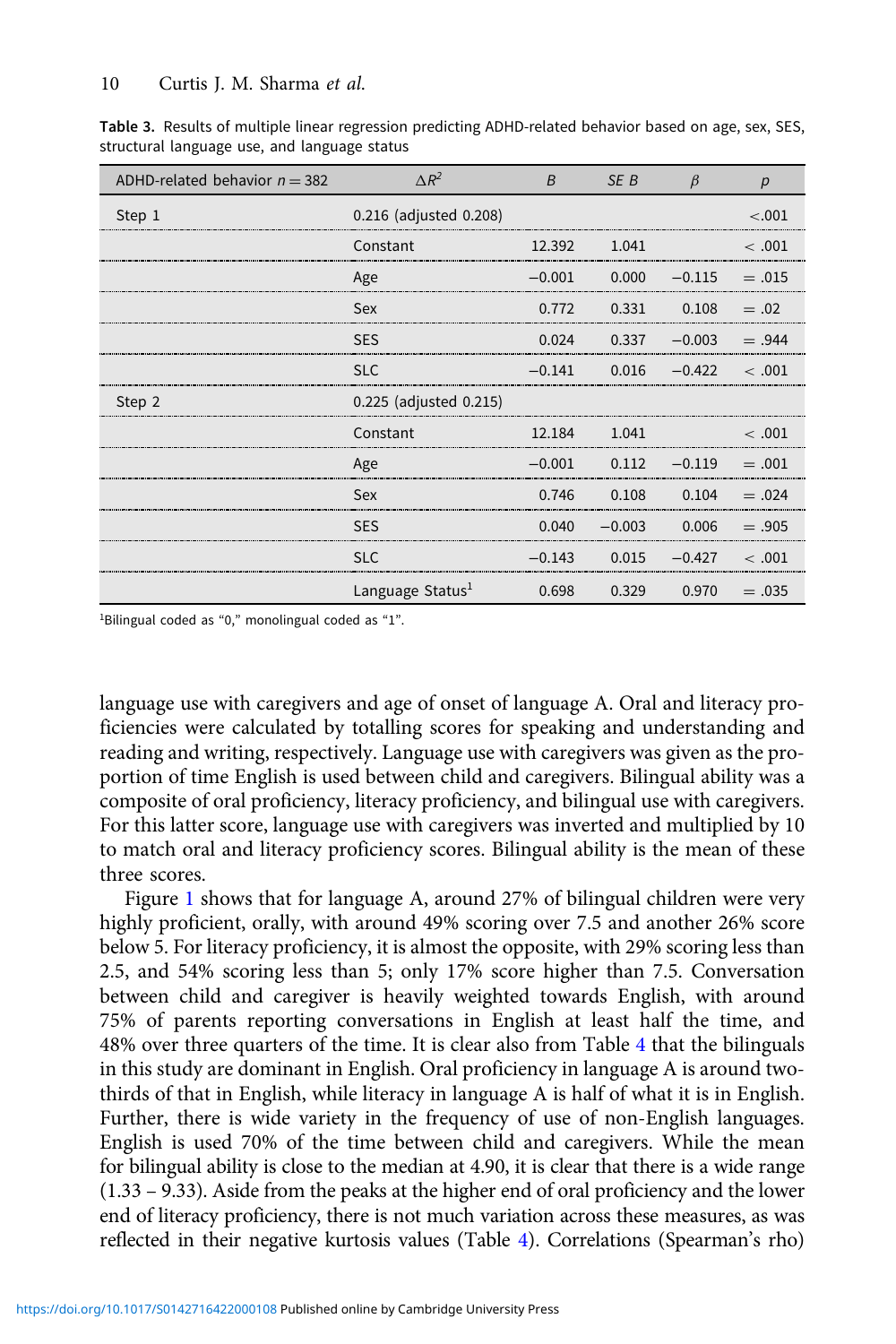| Variable                                     | n   | Mean | <b>SD</b> | Range                | Kurtosis |
|----------------------------------------------|-----|------|-----------|----------------------|----------|
| Speaking English (scale of $1 - 5$ )         | 164 | 4.78 | .54       | $1 - 5$              | 4.48     |
| Understanding English (scale of $1 - 5$ )    | 164 | 4.86 | .38       | $1 - 5$              | 6.85     |
| Reading English (scale of $1 - 5$ )          | 164 | 4.62 | 0.76      | $1 - 5$              | 3.94     |
| Writing English (scale of $1 - 5$ )          | 164 | 4.18 | 0.93      | $1 - 5$              | 0.26     |
| Speaking Language A (scale of $1 - 5$ )      | 164 | 3.12 | 1.55      | $1 - 5$              | $-153$   |
| Understanding Language A (scale of $1 - 5$ ) | 164 | 3.54 | 1.51      | $1 - 5$              | $-1.26$  |
| Reading Language A (scale of $1 - 5$ )       | 160 | 2.51 | 1.38      | $1 - 5$              | $-1.02$  |
| Writing Language A (scale of $1 - 5$ )       | 159 | 2.15 | 1 22      | $1 - 5$              | $-0.37$  |
| Language Use with Caregivers*                | 160 | 0.70 | 0.23      | $0.20 - 1.0$         | $-0.85$  |
| Age of Onset Language A (in years)           | 161 | 0.98 |           | $2.24$ $1.14 - 1.48$ | 3.07     |
| Bilingual Ability**                          | 155 | 4.90 |           | $0.18$ $1.33 - 9.33$ | $-1.28$  |

#### <span id="page-10-0"></span>Table 4. Descriptive statistics bilinguals

\*Proportion of time English is used between child and caregiver; Language A is the non-English language in which the child has the highest oral and literacy proficiencies; \*\*composite of oral proficiency, literacy proficiency, and bilingual use<br>with caregivers. For this score, language use with caregivers was inverted and multiplied by 1 scales. Bilingual ability is the mean of these three scores.



Figure 1. Graphs showing the variation of levels of aspects of bilingualism in the study. Proficiency is the sum of speaking and understanding scores in language A; literacy is the sum of reading and writing scores in Language A; age of onset of language A is measured in years.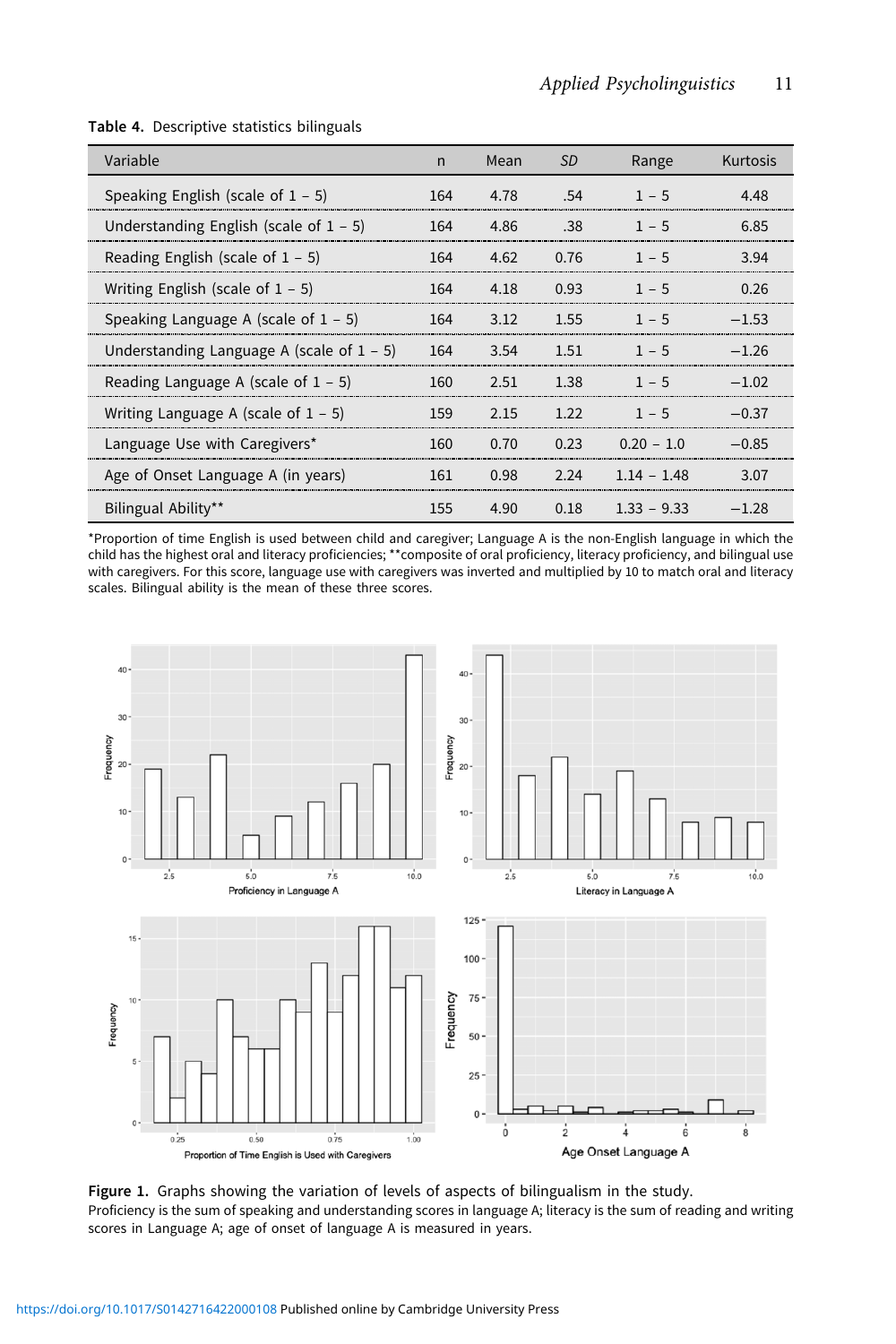|                            | Age       | Sex            | <b>SES</b> | Age Onset<br>$\mathsf{A}$ | Oral Prof.<br>Eng. | Oral Prof.<br>A | Lit. Prof<br>Eng. | Lit Prof<br>A | <b>Bilingual Use</b><br><b>CGs</b> | Bilingual<br>Ability | <b>SLC</b><br>(English) |
|----------------------------|-----------|----------------|------------|---------------------------|--------------------|-----------------|-------------------|---------------|------------------------------------|----------------------|-------------------------|
| Sex                        | $-0.05$   |                |            |                           |                    |                 |                   |               |                                    |                      |                         |
| <b>SES</b>                 | $-0.01$   | 0.03           |            |                           |                    |                 |                   |               |                                    |                      |                         |
| Age Onset A                | $0.03***$ | $-0.11 - 0.09$ |            |                           |                    |                 |                   |               |                                    |                      |                         |
| Oral Prof. Eng.            | 0.19      | $-0.06$        | 0.14       | 0.02                      |                    |                 |                   |               |                                    |                      |                         |
| Oral Prof A                | $0.03***$ | $-0.07$        | 0.06       | $-0.43***$                | $-0.15$            |                 |                   |               |                                    |                      |                         |
| Lit. Prof Eng.             | $0.60***$ | $-0.08$        | 0.10       | $0.27***$                 | $0.52***$          | $-0.03$         |                   |               |                                    |                      |                         |
| Lit. Prof. A               | $0.28***$ | $-0.08$        | 0.14       | $-0.35***$                | 0.06               | $0.65***$       | $0.25***$         |               |                                    |                      |                         |
| <b>Bilingual Use CGs</b>   | $-0.07$   | 0.09           | $-0.09$    | $-0.26**$                 | $-0.28$            | 0.77            | $-0.15$           | $0.44***$     |                                    |                      |                         |
| <b>Bilingual Ability</b>   | 0.09      | $-0.09$        | 0.05       | $-0.41$                   | $-0-14$            | $0.94***$       | 0.03              | $0.81***$     | 0.84                               |                      |                         |
| SLC (English)              | $-0.01$   | $-0.17$        | 0.13       | 0.02                      | $0.39***$          | 0.08            | $0.31***$         | $0.20*$       | 0.09                               | 0.08                 |                         |
| ADHD-related behav-<br>ior | $-0.09$   | 0.09           | $-0.04$    | $-0.02$                   | $-0.14$            | $-0.16*$        | $-0.23*$          | $-0.18*$      | 0.09                               | $-0.17*$             | $-0.43***$              |

<span id="page-11-0"></span>Table 5. Correlations (Spearman'<sup>s</sup> rho) between ADHD-related behavior levels, SLC, and language experience for bilinguals

\*\*\*Correlation significant at the 0.00 level, \*correlation significant at the 0.05 level; female coded as "0," male coded as "1"; A = language A; Oral Prof = speaking and understanding proficiency; Lit<br>Prof = reading and w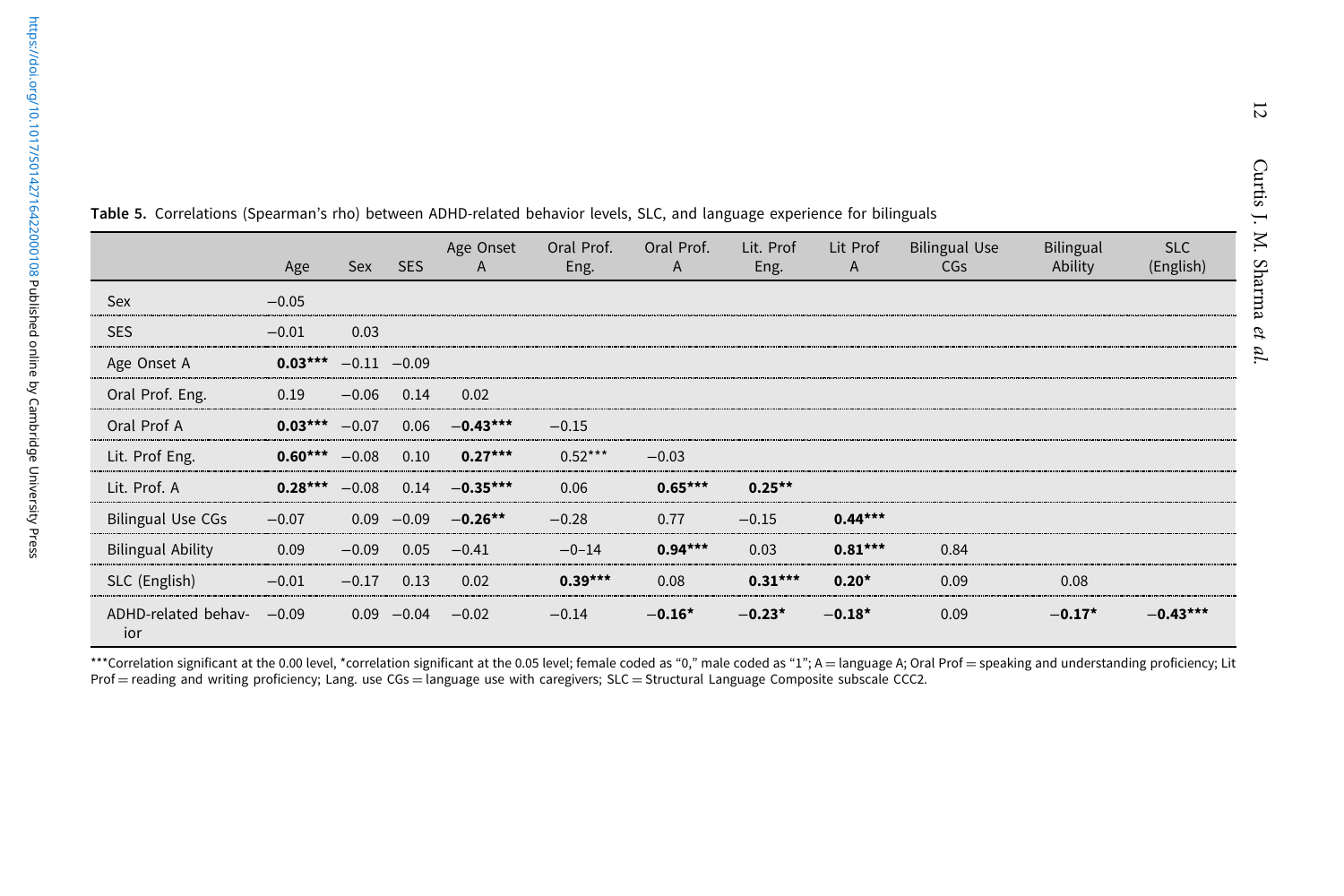| Bilingual Group $n = 160$ | $\triangle R^2$          | R        | SF B  |           |             |  |  |
|---------------------------|--------------------------|----------|-------|-----------|-------------|--|--|
|                           | 0.170 (adjusted 0.163)   |          |       |           | ∕ ∩∩1       |  |  |
| Step 1                    | Constant                 | 9.400    | 0.864 |           | $\leq 0.01$ |  |  |
|                           | SLC.                     | $-0.117$ | 0.021 | $-0.4101$ | $\leq 0.01$ |  |  |
| Step 2<br>$n = 152$       | 0.201 (adjusted 0.190)   |          |       |           |             |  |  |
|                           | Constant                 | 10.523   | 0.994 |           | $\leq 0.01$ |  |  |
|                           | SLC.                     | $-0.121$ | 0.021 | $-0.423$  | $\leq 0.01$ |  |  |
|                           | <b>Bilingual Ability</b> | $-0.178$ | 0.105 | $-0.125$  | $= 091$     |  |  |

Table 6. Results of multiple regression predicting ADHD-related behavior in the bilingual sample on bilingual ability (composite score of oral and literacy proficiences in language A and proportion of use of non-English languages with caregivers)

between all variables for the bilingual sample are shown in Table [5.](#page-11-0) Oral proficiency in language A correlated negatively and significantly with ADHD-related behavior level ( $r_s = -0.16$ ,  $p = .029$ ), as did literacy in English ( $r_s = -0.23$ ,  $p = .014$ ) and literacy in language A (rs = -0.18,  $p = .015$ ). SLC again correlated negatively and significantly with ADHD-related behavior level ( $r_s = -0.43$ ,  $p = 0.000$ ).

The results for the second multiple regression, looking at bilingual ability, SLC, and ADHD-related behavior, are shown in Table 6. This regression was significant  $(F (2, 149) = 18.73, p < .001)$ , with an  $R^2$  of 0.20 (adjusted  $R^2 = 0.19$ ). SLC significantly predicted lower levels of ADHD-related behavior, accounting for 17% of variance ( $p < .001$ ). While bilingual ability was also associated with lower levels of ADHD-related behavior (3% of variance), this did not reach significance at  $p = .091$ .

Results from the third regression (Table [7](#page-13-0)) with literacy in English, oral and literacy proficiency in language A, and SLC as independent variables, and level of ADHD-related behavior as the dependent variable in the bilingual sample, are shown in Table [7](#page-13-0). A significant regression equation was found  $(F (4, 155) = 9.47, p < .001)$ , with an  $R^2$  of 0.20 (adjusted  $R^2 = 0.18$ ). SLC alone emerged as a predictor of ADHD-related behavior level accounting for a significant proportion of variance  $(R^2 = 0.13)$ .

# **Discussion**

The aim of the present study was to investigate relations between ADHD-related behavior and bilingualism as a category (RQ1), bilingualism as a continuous measure (RQ2), and certain aspects of bilingualism, also as continuous measures (RQ3). For RQ1, there was a significant association between bilingualism and slightly lower levels of ADHD-related behavior. For RQ2, there was an association between bilingual ability and lower levels of ADHD-related behavior, but this fell short of reaching statistical significance. For RQ3, no associations were found between individual aspects of bilingualism (oral and literacy proficiencies, frequency of bilingual use with caregivers, or age of onset of bilingualism) and ADHD-related behavior. We are inclined to accept these results, as our findings for other variables known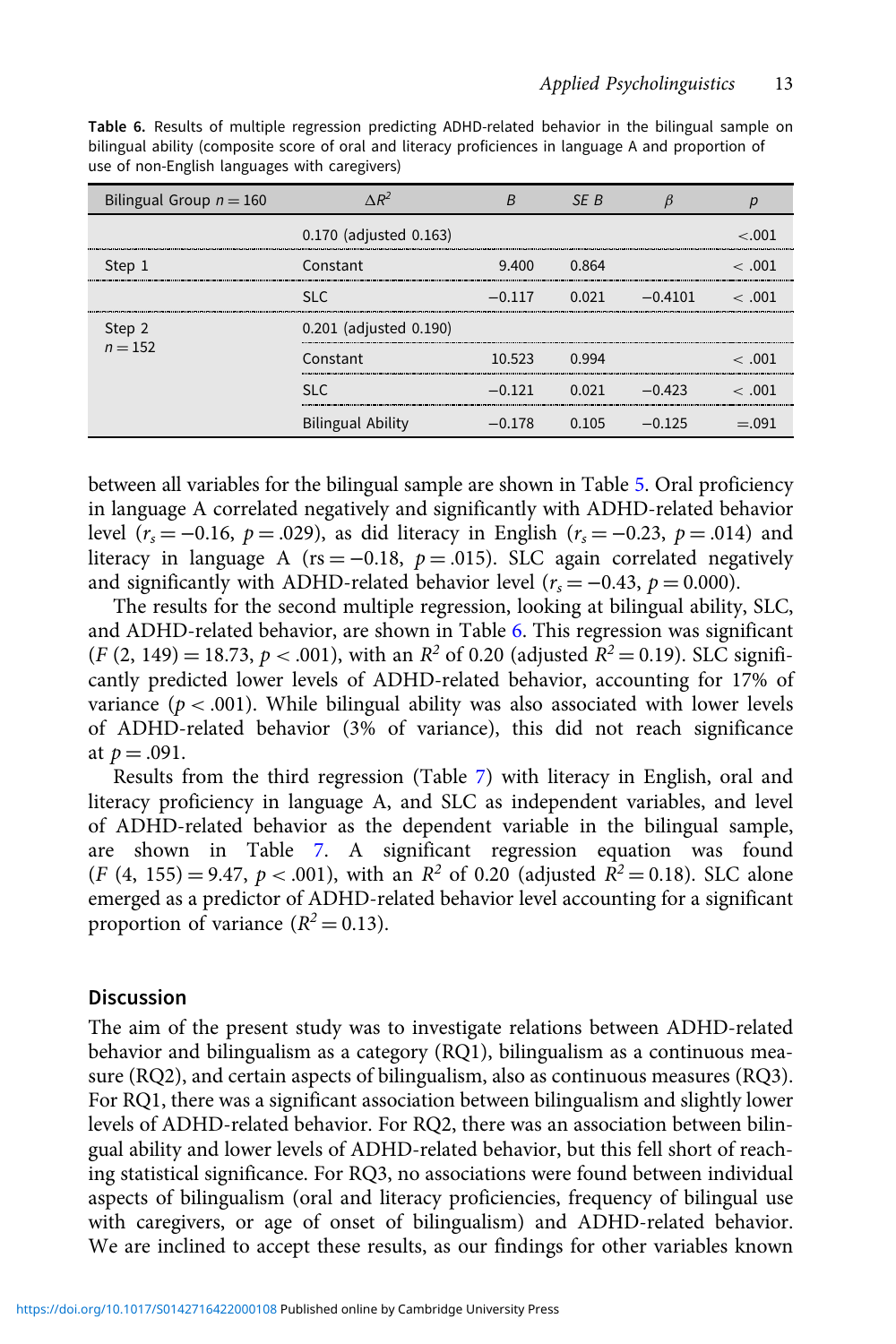<span id="page-13-0"></span>Table 7. Results of multiple regression predicting ADHD-related behavior in the bilingual group on sex, structural language composite score, literacy proficiency in English, and oral and literacy proficiency in language A

| Bilingual Group $n = 156$   | $\triangle R^2$           | R        | SF B  |          |             |
|-----------------------------|---------------------------|----------|-------|----------|-------------|
|                             | $0.21$ (adjusted $0.19$ ) |          |       |          | 001 ~       |
| Constant                    |                           | 12.164   | 1.525 |          | $\leq 0.01$ |
| SI C                        |                           | $-0.113$ | 0.022 | $-0.393$ | $\leq 0.01$ |
| Literacy English            |                           | $-0.232$ | በ 159 | $-0.117$ | $= 147$     |
| Oral Proficiency Language A |                           | $-0.148$ | 0 106 | –0.138   | $= .165$    |
| Literacy Language A         |                           | $-0.033$ | በ 130 | $-0.026$ | $=.802$     |

to significantly predict levels of ADHD-related behavior, age, sex, and SES are in line with the established literature. In addition, language difficulties including lower structural language skill have been consistently found in children with ADHD, as discussed in the introduction.

Our main conclusion is that bilingualism as a category may be associated with lower levels of ADHD-related behavior, answering RQ1. While the effect was small, that does not necessarily argue against this conclusion. Outcomes for all covariables known to be associated with ADHD-related behavior were as expected, and our sample size is one of the largest of its kind. The results suggest something similar yet different to the observation in Bialystok et al. ([2016\)](#page-16-0), in which young bilingual adults with ADHD scored lower (better) than monolinguals with ADHD on two ADHD rating scales used; significantly on one of them. These are, of course, only two studies. There needs to be more research, probably a meta-analysis of studies looking at child, adolescent, and adult ADHD, to examine how difficulties in different domains abate or exacerbate with age.

This conclusion raises more questions than it answers, complicating discussion around minority and bilingual children in relation to ADHD prevalence, detection, and treatment. As we have controlled for age, sex, SES, and structural language skill, we are left to explain this result either through cultural differences, which might have affected reporting of behaviors, or some change to the cognitive profile due to bilingual experience, or a cumulative effect of both. From a cultural standpoint, bilinguals made up 42% of the sample, which suggests parents in these bilingual families are almost as willing as parents in monolingual English families, to volunteer information about their child's behavior. Of the whole sample, 89% of children were born in majority English-speaking countries (84% in the UK), and the remaining 11% born in 27 different countries: mostly from Western Europe, followed by Eastern Europe, South America, Africa, Asia, and Oceania. Further, 39 languages were spoken overall. The bilinguals involved therefore represent a wide variety of cultures, making it less likely that reporting of behavior among bilinguals was dominated by cultural bias or carer expectation of development. High SES and high educational attainment among bilingual caregivers in the study may also speak against ignorance of ADHD.

Taking this line leaves us with the explanation that in some way bilingual experience changes the cognitive profile of the child exhibiting ADHD-related behavior.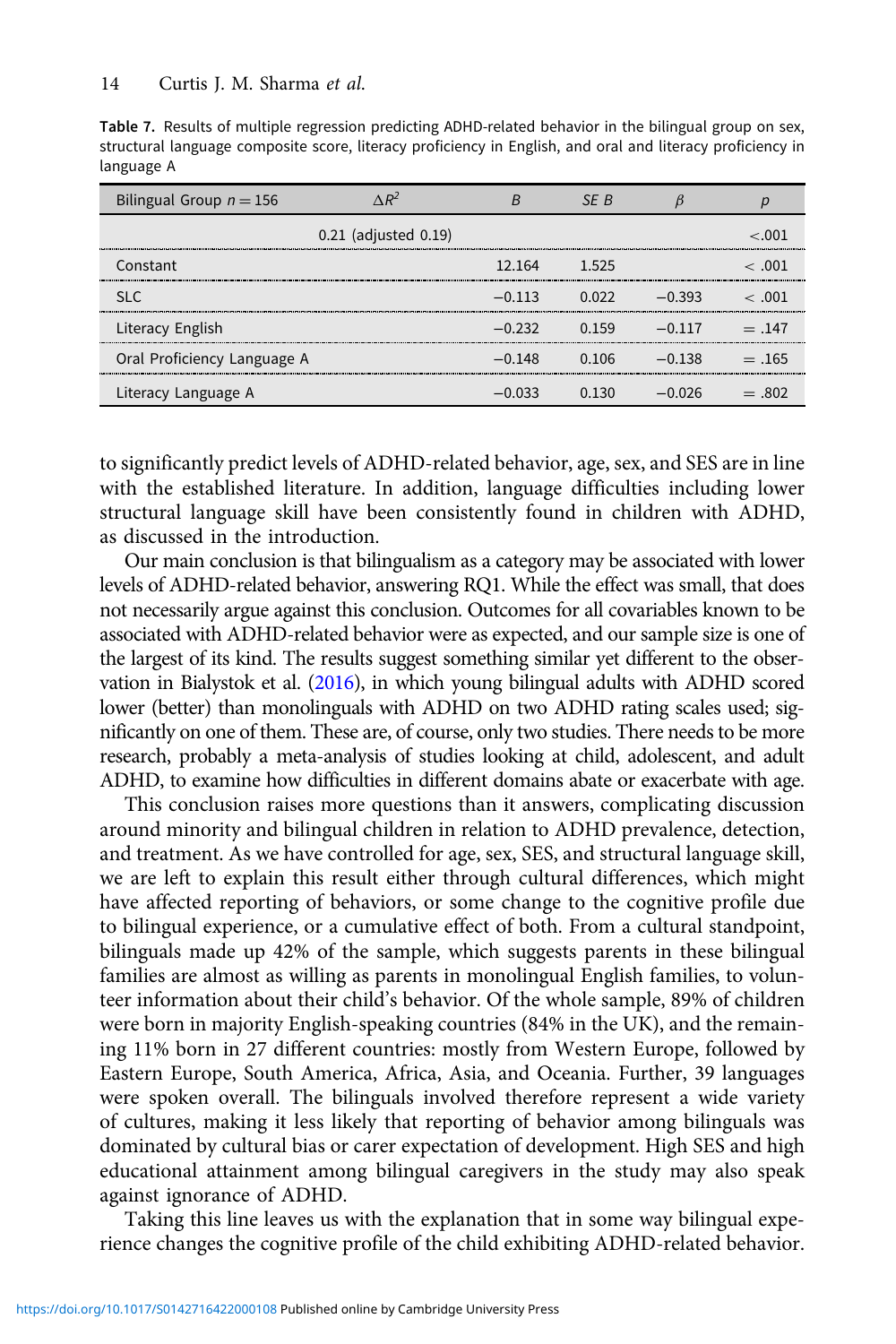Indeed, this is the hypothesis tested in Mor et al. [\(2015\)](#page-17-0), Bialystok et al. [\(2016\)](#page-16-0), and Sorge et al. ([2017](#page-18-0)), although, as noted in the introduction, there are many complexities surrounding executive function conception, definition, and measurement. More research needs to be carried out to arrive at clearer understanding of the cognitive abilities used and affected in ADHD and also in bilingualism. Likewise, larger scale studies using as many dimensions as possible need to be carried out involving bilingual and minority populations, to tease apart cultural factors from cognitive ones.

With reference to RQ2, it was surprising that association between bilingual ability (a continuous measure) and lower levels of ADHD-related behavior did not reach significance. Similarly surprising were the results for aspects of bilingualism (RQ3), where no association was found between any of these and level of ADHDrelated behavior. It is possible that this was because bilinguals in our sample were dominant in English. Overall, there might have been not enough variation in the bilingual sample in degree of bilingualism to detect significant association with levels of ADHD-related behavior. It is also possible that our measures of bilingual proficiencies and usage were not sensitive or detailed enough. For language A, we used a 1-5 Likert scale (for each of speaking, understanding, reading, and writing). For usage, we asked only about conversations between caregiver and child and not between the child and any other relative. We also did not ask about clubs, classes, media interaction, etc., in languages other than English, which could have impacted the results. Our scales for oral proficiency and usage were only about communication in general. Perhaps had we used more detailed and sensitive measures, on par with the SLC in English (CCC2), which asked 28 questions covering speech, syntax, semantics, and coherence, we would have obtained a more fine-grained idea of language A, and values for specific aspects of skills in language A more closely related to ADHD-related behavior. It could be proposed that collecting similarly detailed and isolated structural language skill in language A might reveal a similar effect for that language on levels of ADHD-related behavior. However, a second explanation is also available. It might be that the experience of having to use more than one language in and of itself suffices to bring about the effects obtained in this study. That is, there is something categorically different between monolingual and bilingual development not related to level of bilingual experience, but to the binary experience of using more than one language. It was found, for example, that among 4- to 6-year-olds, children regularly exposed to multilingual environments were significantly better at taking the perspective of the other individual than monolingual children; in addition, making significantly less egocentric choices than monolinguals (Fan et al., [2015](#page-16-0)).

Our result regarding structural language skill is important as it extends findings in the literature regarding associations between language skill and ADHD-related behavior, as cited in the introduction; supporting both that language difficulties may be an indication of attention difficulties and that language difficulties should be considered when devising and implementing intervention strategies. Further, language difficulties and ADHD-related behavior are often discussed in terms of difficulties with pragmatics or discourse. The clear association between structural language skill and levels of ADHD-related behavior at different levels of analysis in the present study provides further evidence that these difficulties extend to structural aspects in language use and is evident even at low levels of ADHD-related behavior.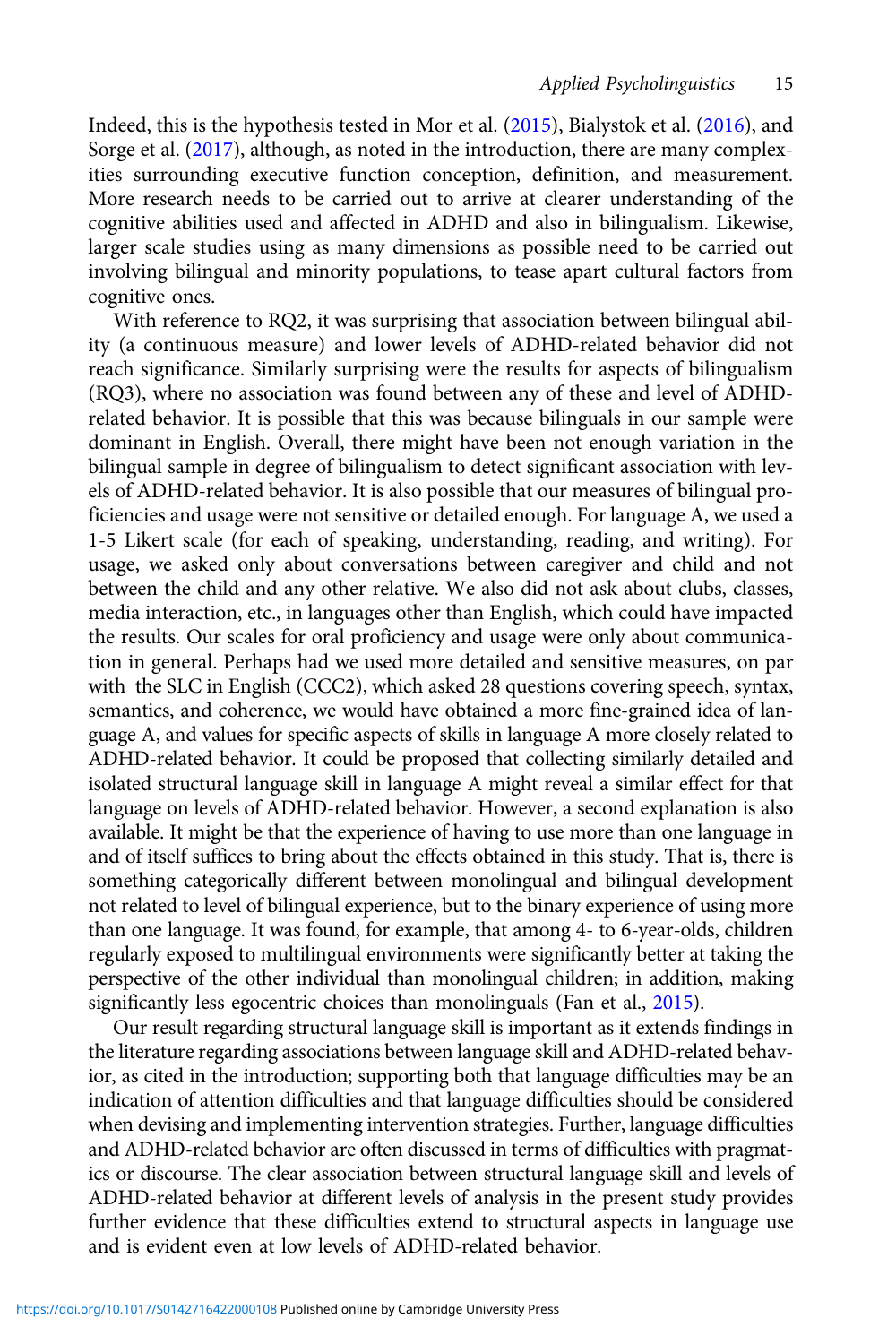<span id="page-15-0"></span>Aside from those already mentioned, there are other factors to consider when interpreting our results. First, whereas there were children who were at-risk, assessed, or diagnosed with ADHD, these were few. One explanation for this could be the high levels of SES in the sample. While all levels were represented, the mean was at 10 out of a total score of 14. Many studies have reported associations between low SES and ADHD (Rowland et al., [2018](#page-18-0); Russell et al., [2015](#page-18-0), [2016\)](#page-18-0). Notably, SES for bilinguals was significantly higher than for monolinguals, which suggests our bilingual sample may not be representative of the general population. It might also be that parents of bilingual children were hesitant to take part in the study. Looking back at difficulties reported for participants, there is an imbalance with many more monolingual children reported as having them than bilingual children. Differences in the way children are brought up across different cultures, or fears about possible additional difficulties, might have played a role how behaviors were reported. Finally, while the SSIS-RS, as a sensitive instrument, may have the advantage of detecting all individuals whose behavior relate to ADHD, it may also detect individuals whose behavior might not. Therefore, it cannot be ruled out that some children whose behaviors do not ultimately relate to ADHD have been included in the analysis.

In conclusion, the present study investigated associations between bilingualism and levels of ADHD-related behavior in a community sample of primary school children. It was found that there was a small but significant association between bilingualism as a category and lower levels of ADHD-related behavior. There was also a small effect for bilingualism as a continuous measure; however, this did not quite reach significance. We also found that higher structural language skill was significantly associated with lower levels of ADHD-related behavior both in the whole sample and in the bilingual sample. These results support previous findings that bilingualism does not further burden the child who may exhibit ADHD-related behavior, and that even at low levels of ADHD-related behavior, there are associations with language skills. In addition, the results suggest that investigations at the self-regulatory level could add value to research into ADHD and bilingualism. It adds to the nascent literature in this area, which nevertheless is important for scientific understanding, the individuals involved, and society at large.

Acknowledgments. The authors would like to thank the parents, children, and schools who participated in this study, as well as Draško Kašcelan who contributed by way of data collection. Finally, we would like to ´ thank the reviewers for their constructive feedback during the review process.

The first author of this research is funded by the Economic and Social Research Council (Research Councils United Kingdom) Doctoral Training Partnership (ES/J500033/1), while the other two co-authors would like to thank the Arts and Humanities Research Council (UK) for support through project Multilingualism: Empowering Individuals, Transforming Societies (MEITS, AH/N004671/1).

Conflict of interests. The authors declare none.

#### References

American Psychiatric Association. (2000). Diagnostic and statistical manual of mental health disorders (4th ed., text revision) (4th ed.). American Psychiatric Association.

American Psychiatric Association. (2013). Diagnostic and statistical manual of mental disorders (DSM–5). American Psychiatric Association.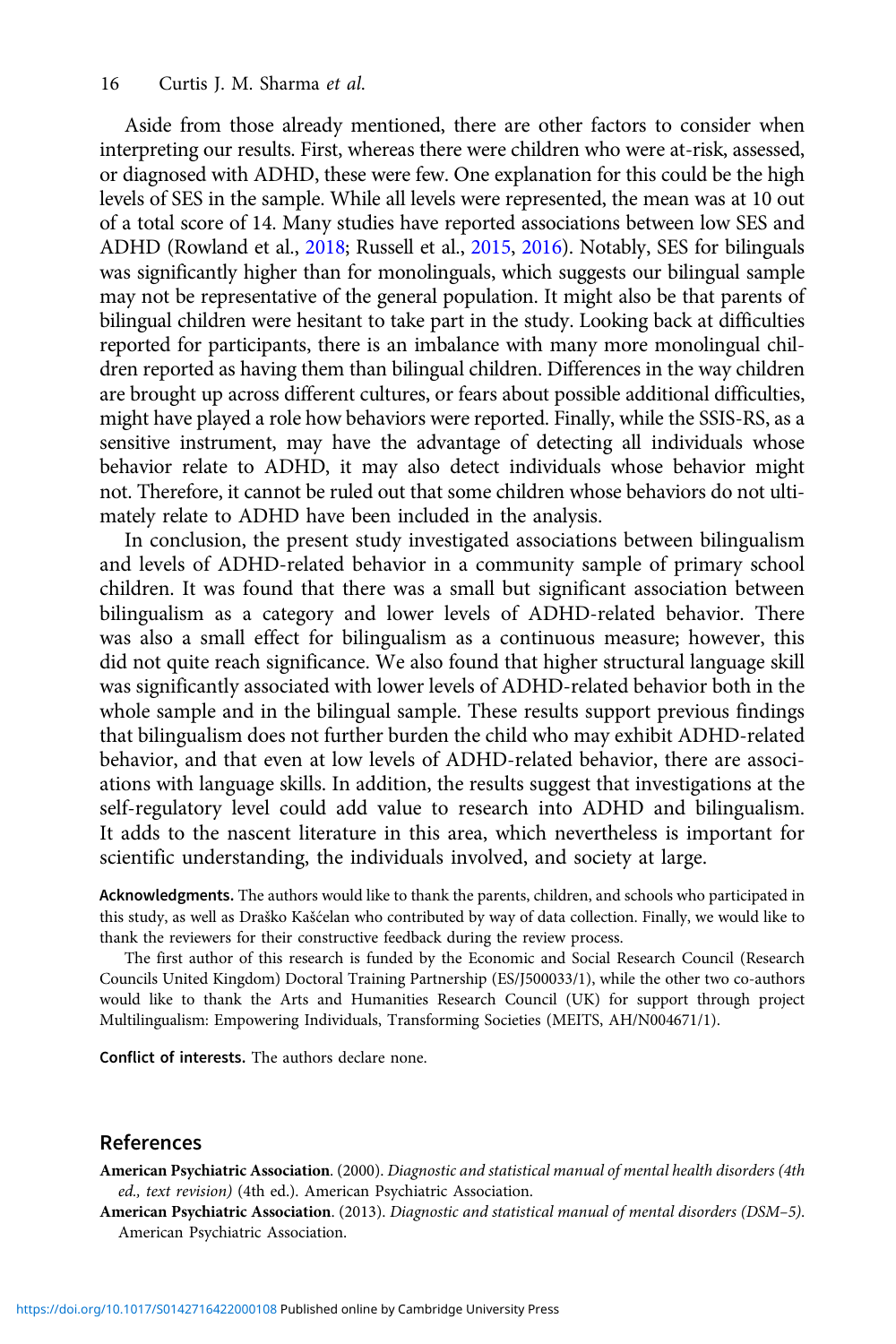- <span id="page-16-0"></span>Bialystok, E., Hawrylewicz, K., Wiseheart, M., & Toplak, M. (2016). Interaction of bilingualism and attention-deficit/hyperactivity disorder in young adults. Bilingualism: Language and Cognition, FirstView, 1–14. <https://doi.org/10.1017/S1366728915000887>
- Biederman, J., Milberger, S., Faraone, S. V., Kiely, K., Guite, J., Mick, E., Ablon, J. S., Warburton, R., Reed, E., & Davis, S. G. (1995). Impact of adversity on functioning and comorbidity in children with attention-deficit hyperactivity disorder. Journal of the American Academy of Child & Adolescent Psychiatry, 34(11), 1495–1503. <https://doi.org/10.1097/00004583-199511000-00017>
- Bishop, D. (2003). The children's communication checklist version 2 (CCC-2). Psychological Corporation.
- Bobb, S. C., Wodniecka, Z., & Kroll, J. F. (2013). What bilinguals tell us about cognitive control: Overview to the special issue. Journal of Cognitive Psychology, 25(5), 493-496. [https://doi.org/10.1080/20445911.](https://doi.org/10.1080/20445911.2013.822724) [2013.822724](https://doi.org/10.1080/20445911.2013.822724)
- Burns, G. L., Boe, B., Walsh, J. A., Sommers-Flanagan, R., & Teegarden, L. A. (2001). A confirmatory factor analysis on the DSM-IV ADHD and ODD symptoms: What is the best model for the organization of these symptoms? Journal of Abnormal Child Psychology, 29(4), 339–349. [https://doi.org/10.1023/A:](https://doi.org/10.1023/A:1010314030025) [1010314030025](https://doi.org/10.1023/A:1010314030025)
- Camarata, S. M., & Gibson, T. (1999). Pragmatic language deficits in attention-deficit hyperactivity disorder (ADHD). Mental Retardation and Developmental Disabilities Research Reviews, 5(3), 207–214. [https://doi.org/10.1002/\(SICI\)1098-2779\(1999\)5:3](https://doi.org/10.1002/(SICI)1098-2779(1999)5:3%3C207::AID-MRDD7%3E3.0.CO;2-O)<207::AID-MRDD7>3.0.CO;2-O
- Castellanos, F. X., Sonuga-Barke, E. J. S., Milham, M. P., & Tannock, R. (2006). Characterizing cognition in ADHD: Beyond executive dysfunction. Trends in Cognitive Sciences, 10(3), 117–123. [https://doi.org/](https://doi.org/10.1016/j.tics.2006.01.011) [10.1016/j.tics.2006.01.011](https://doi.org/10.1016/j.tics.2006.01.011)
- Clark, S. (2012). Brief overview: The situation of people with ADHD in Europe. ADHD Europe. [http://www.](http://www.adhdeurope.eu) [adhdeurope.eu](http://www.adhdeurope.eu)
- Coghill, D. R., Hayward, D., Rhodes, S. M., Grimmer, C., & Matthews, K. (2014). A longitudinal examination of neuropsychological and clinical functioning in boys with attention deficit hyperactivity disorder (ADHD): Improvements in executive functioning do not explain clinical improvement. Psychological Medicine, 44(5), 1087–1099. <https://doi.org/10.1017/S0033291713001761>
- Colomé, À. (2001). Lexical activation in bilinguals' speech production: Language-specific or language-independent? Journal of Memory and Language, 45(4), 721–736. <https://doi.org/10.1006/jmla.2001.2793>
- Costa, A., Hernández, M., & Sebastián-Gallés, N. (2008). Bilingualism aids conflict resolution: Evidence from the ANT task. Cognition, 106(1), 59–86. <https://doi.org/10.1016/j.cognition.2006.12.013>
- Costa, A., & Santesteban, M. (2004). Lexical access in bilingual speech production: Evidence from language switching in highly proficient bilinguals and L2 learners. Journal of Memory and Language, 50(4), 491–511. <https://doi.org/10.1016/j.jml.2004.02.002>
- Currie, C., Molcho, M., Boyce, W., Holstein, B., Torsheim, T., & Richter, M. (2008). Researching health inequalities in adolescents: The development of the Health Behaviour in School-Aged Children (HBSC) Family Affluence Scale. Social Science & Medicine, 66(6), 1429-1436. [https://doi.org/10.1016/j.socscimed.](https://doi.org/10.1016/j.socscimed.2007.11.024) [2007.11.024](https://doi.org/10.1016/j.socscimed.2007.11.024)
- Cuthbert, B. N. (2014). The RDoC framework: Facilitating transition from ICD/DSM to dimensional approaches that integrate neuroscience and psychopathology. World Psychiatry, 13(1), 28–35. [https://](https://doi.org/10.1002/wps.20087) [doi.org/10.1002/wps.20087](https://doi.org/10.1002/wps.20087)
- Eiraldi, R. B., Mazzuca, L. B., Clarke, A. T., & Power, T. J. (2006). Service utilization among ethnic minority children with ADHD: A model of help-seeking behavior. Administration and Policy in Mental Health and Mental Health Services Research, 33(5), 607–622. <https://doi.org/10.1007/s10488-006-0063-1>
- Fan, S. P., Liberman, Z., Keysar, B., & Kinzler, K. D. (2015). The exposure advantage: Early exposure to a multilingual environment promotes effective communication. Psychological Science, 26(7), 1090–1097. <https://doi.org/10.1177/0956797615574699>
- Faraone, S. V., & Biederman, J. (1998). Neurobiology of attention-deficit hyperactivity disorder. Biological Psychiatry, 44(10), 951–958. [https://doi.org/10.1016/S0006-3223\(98\)00240-6](https://doi.org/10.1016/S0006-3223(98)00240-6)
- Faraone, S. V., Biederman, J., & Mick, E. (2006). The age-dependent decline of attention deficit hyperactivity disorder: A meta-analysis of follow-up studies. Psychological Medicine, 36(2), 159–165. [https://doi.](https://doi.org/10.1017/S003329170500471X) [org/10.1017/S003329170500471X](https://doi.org/10.1017/S003329170500471X)
- Ford, T., Goodman, R., & Meltzer, H. (2003). The British child and adolescent mental health survey 1999: The prevalence of DSM-IV disorders. Journal of the American Academy of Child & Adolescent Psychiatry, 42(10), 1203–1211. <https://doi.org/10.1097/00004583-200310000-00011>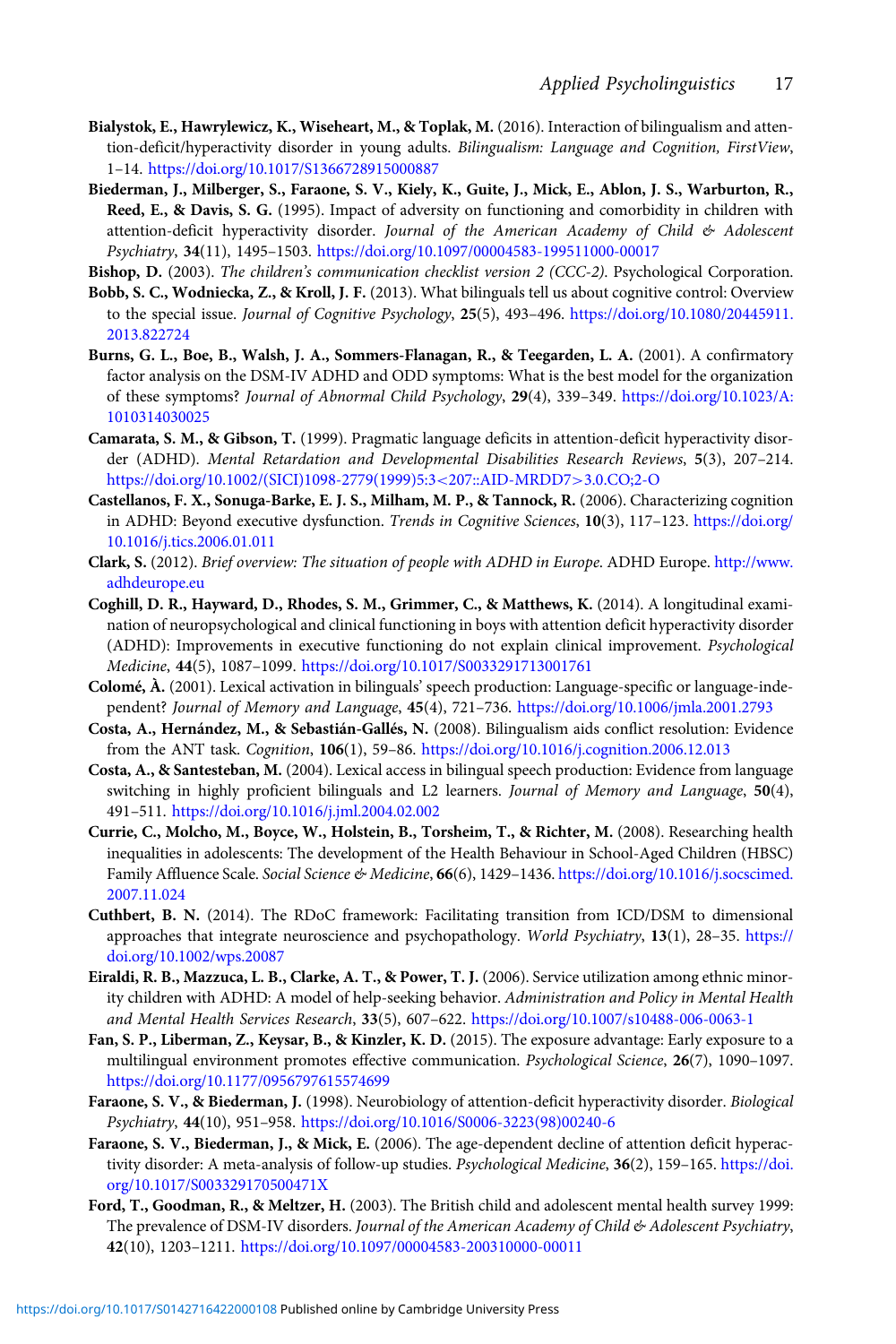- <span id="page-17-0"></span>Fuller-Thomson, E., & Lewis, D. A. (2015). The relationship between early adversities and attention-deficit/ hyperactivity disorder. Child Abuse & Neglect, 47, 94–101. <https://doi.org/10.1016/j.chiabu.2015.03.005>
- Gershon, J. (2002). A meta-analytic review of gender differences in ADHD. Journal of Attention Disorders, 5(3), 143–154. <https://doi.org/10.1177/108705470200500302>
- Geurts, H. M., & Embrechts, M. (2008). Language profiles in ASD, SLI, and ADHD. Journal of Autism and Developmental Disorders, 38(10), 1931–1943. <http://dx.doi.org/10.1007/s10803-008-0587-1>
- Gresham, F., & Elliott, S. N. (2008). Social skills improvement system rating scales. Minneapolis, MN: NCS Pearson.
- Haack, L. M., Gerdes, A. C., Lawton, K. E., & Schneider, B. W. (2016). Understanding and measuring functional impairment in diverse children with ADHD: Development of the ADHD-FX scale with an at-risk, community sample. Journal of Attention Disorders, 20(6), 487–500. [https://doi.org/10.1177/](https://doi.org/10.1177/1087054714527791) [1087054714527791](https://doi.org/10.1177/1087054714527791)
- Hawkins, E., Gathercole, S., Astle, D., & Holmes, J. (2016). Language problems and ADHD symptoms: How specific are the links? Brain Sciences, 6(4), 50. <https://doi.org/10.3390/brainsci6040050>
- Jensen, P. S., Hinshaw, S. P., Kraemer, H. C., Lenora, N., Newcorn, J. H., Abikoff, H. B., March, J. S., Arnold, L. E., Cantwell, D. P., Conners, C. K., Elliott, G. R., Greenhill, L. L., Hechtman, L., Hoza, B., Pelham, W. E., Severe, J. B., Swanson, J. M., Wells, K. C., Wigal, T., & Vitiello, B. (2001). ADHD comorbidity findings from the MTA study: Comparing comorbid subgroups. Journal of the American Academy of Child & Adolescent Psychiatry, 40(2), 147–158. <https://doi.org/10.1097/00004583-200102000-00009>
- Kroll, J. F., & Bialystok, E. (2013). Understanding the consequences of bilingualism for language processing and cognition. Journal of Cognitive Psychology, 25(5), 497–514. <https://doi.org/10.1080/20445911.2013.799170>
- Miyake, A., Friedman, N. P., Emerson, M. J., Witzki, A. H., Howerter, A., & Wager, T. D. (2000). The unity and diversity of executive functions and their contributions to complex "Frontal Lobe" tasks: A latent variable analysis. Cognitive Psychology, 41(1), 49–100. <https://doi.org/10.1006/cogp.1999.0734>
- Mor, B., Yitzhaki-Amsalem, S., & Prior, A. (2015). The joint effect of bilingualism and ADHD on executive functions. Journal of Attention Disorders, 19(6), 527–541. <https://doi.org/10.1177/1087054714527790>
- National Institute of Mental Health. (2009). Research Domain Criteria (RDoC). [https://www.nimh.nih.](https://www.nimh.nih.gov/research-priorities/rdoc/index.shtml) [gov/research-priorities/rdoc/index.shtml](https://www.nimh.nih.gov/research-priorities/rdoc/index.shtml)
- National Institute of Mental Health. (2018). NIMH releases updates to its RDoC framework. National Institute of Mental Health. [https://www.nimh.nih.gov/news/science-news/2018/nimh-releases-updates](https://www.nimh.nih.gov/news/science-news/2018/nimh-releases-updates-to-its-rdoc-framework.shtml)[to-its-rdoc-framework.shtml](https://www.nimh.nih.gov/news/science-news/2018/nimh-releases-updates-to-its-rdoc-framework.shtml)
- Neale, B. M., Medland, S. E., Ripke, S., Asherson, P., Franke, B., Lesch, K.-P., Faraone, S. V., Nguyen, T. T., Schäfer, H., Holmans, P., Daly, M., Steinhausen, H.-C., Freitag, C., Reif, A., Renner, T. J., Romanos, M., Romanos, J., Walitza, S., Warnke, A., ::: Nelson, S. (2010). Meta-analysis of genome-wide association studies of attention-deficit/hyperactivity disorder. Journal of the American Academy of Child & Adolescent Psychiatry, 49(9), 884–897. <https://doi.org/10.1016/j.jaac.2010.06.008>
- Nigg, J. T., Willcutt, E. G., Doyle, A. E., & Sonuga-Barke, E. J. S. (2005). Causal heterogeneity in attention-deficit/hyperactivity disorder: Do we need neuropsychologically impaired subtypes? Biological Psychiatry, 57(11), 1224–1230. <https://doi.org/10.1016/j.biopsych.2004.08.025>
- Owens, E. B., Cardoos, S. L., & Hinshaw, S. P. (2015). Developmental progression and gender differences among individuals with ADHD. In R. A. Barkley (Ed.), Attention-deficit hyperactivity disorder (pp. 223–255). The Guildford Press.
- Paap, K. R., & Greenberg, Z. I. (2013). There is no coherent evidence for a bilingual advantage in executive processing. Cognitive Psychology, 66(2), 232–258. <https://doi.org/10.1016/j.cogpsych.2012.12.002>
- Paradis, J. (2011). Individual differences in child English second language acquisition: Comparing childinternal and child-external factors. Linguistic Approaches to Bilingualism, 1(3), 213–237. [https://doi.org/](https://doi.org/10.1075/lab.1.3.01par) [10.1075/lab.1.3.01par](https://doi.org/10.1075/lab.1.3.01par)
- Polanczyk, G., de Lima, M. S., Horta, B. L., Biederman, J., & Rohde, L. A. (2007). The worldwide prevalence of ADHD: A systematic review and metaregression analysis. American Journal of Psychiatry, 164(6), 942–948. <https://doi.org/10.1176/ajp.2007.164.6.942>
- Polanczyk, G. V., Willcutt, E. G., Salum, G. A., Kieling, C., & Rohde, L. A. (2014). ADHD prevalence estimates across three decades: An updated systematic review and meta-regression analysis. International Journal of Epidemiology, 43(2), 434–442. <https://doi.org/10.1093/ije/dyt261>